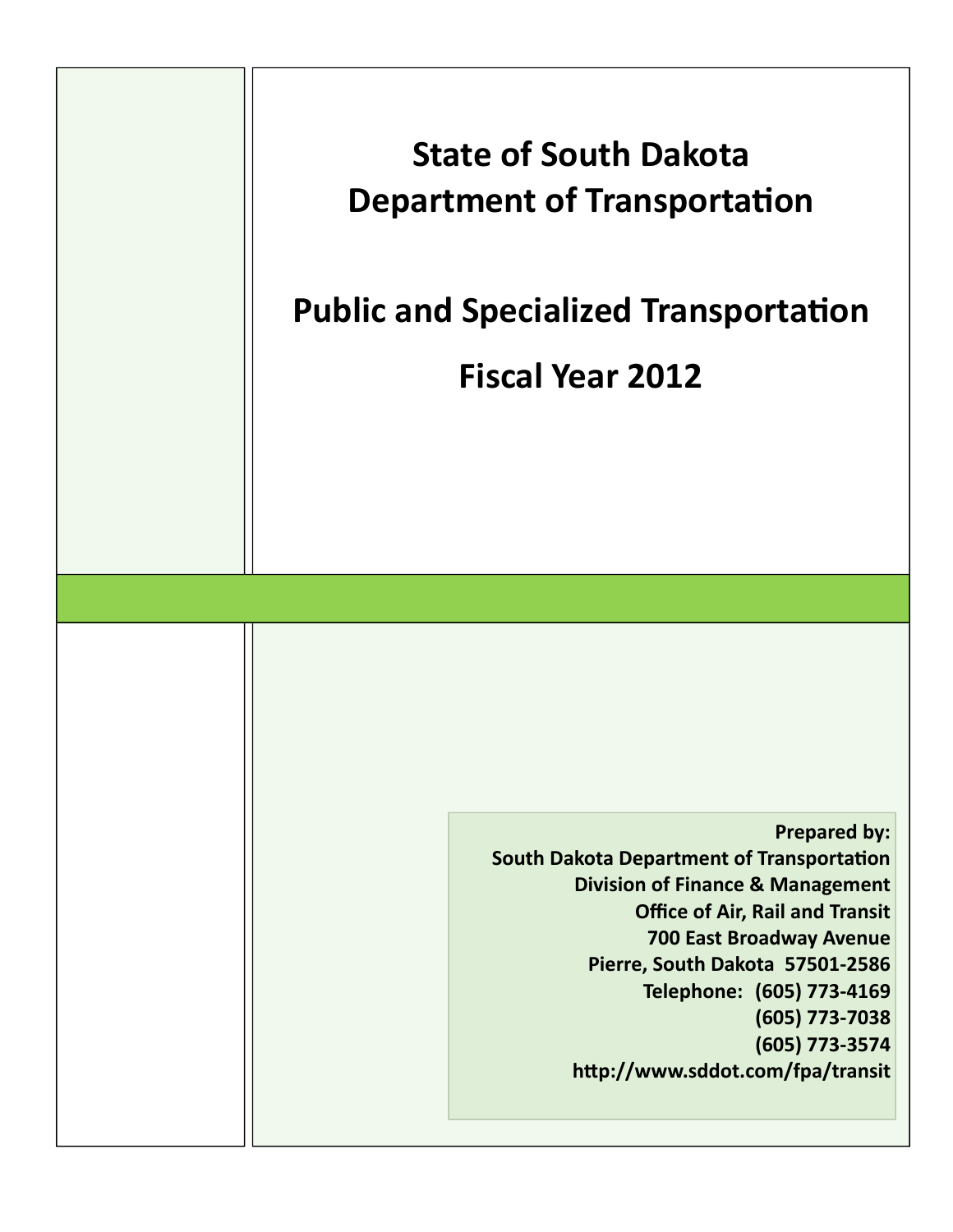# **Program Summary**

Welcome to the South Dakota Department of Transportation's Public and Special Transportation statis-**Ɵcal report for Fiscal Year 2012.** 

This report is published annually and condenses the fiscal year administration and operational records for the 22 rural public transit systems in South Dakota. The report is published largely to provide information about the performance of the public transit programs for the fiscal year. The report is distributed and available to state and local officials, support agencies, boards of directors, and the general pub**lic.**

During Fiscal Year 2012, 452 vehicles funded by FTA Section 5309, FTA Section 5310, and FTA Section 5311, including a few non-FTA funded vehicles receiving FTA Section 5311 operating funds, provided ru**ral public and special transportaƟon services in South Dakota. These 452 vehicles traveled 5,603,585 miles and carried 1,765,143 passengers during Fiscal Year 2012.** 

The transit systems operating in Sioux Falls and Rapid City receive FTA Section 5307 urban transit capital and operating funds directly from FTA. In 2012, Sioux Falls and Rapid City public transit vehicles trav**eled 1,973,244 miles and carried 1,589,817 passengers.** 

**The Deadwood Trolley System provided 187,115 rides and traveled 109,170 miles during Fiscal Year 2012.**

Public and special transportation service providers are a key element in the successful implementation of numerous state policy objectives. Among those is the effort to keep elderly citizens and citizens with **disabiliƟes in their own homes and communiƟes—in an independent living status, instead of forcing them into the more costly nursing home environment or requiring them to migrate to large urban areas for needed services.** 



**Please send any questions or comments to: Melissa Hull or Lisa Donner South Dakota Department of Transportation Division of Finance & Management Office of Air, Rail and Transit 700 East Broadway Avenue Pierre, South Dakota 57501‐2586 Melissa.Hull@state.sd.us—605/773‐7038 Lisa.Donner@state.sd.us—605/773‐4169**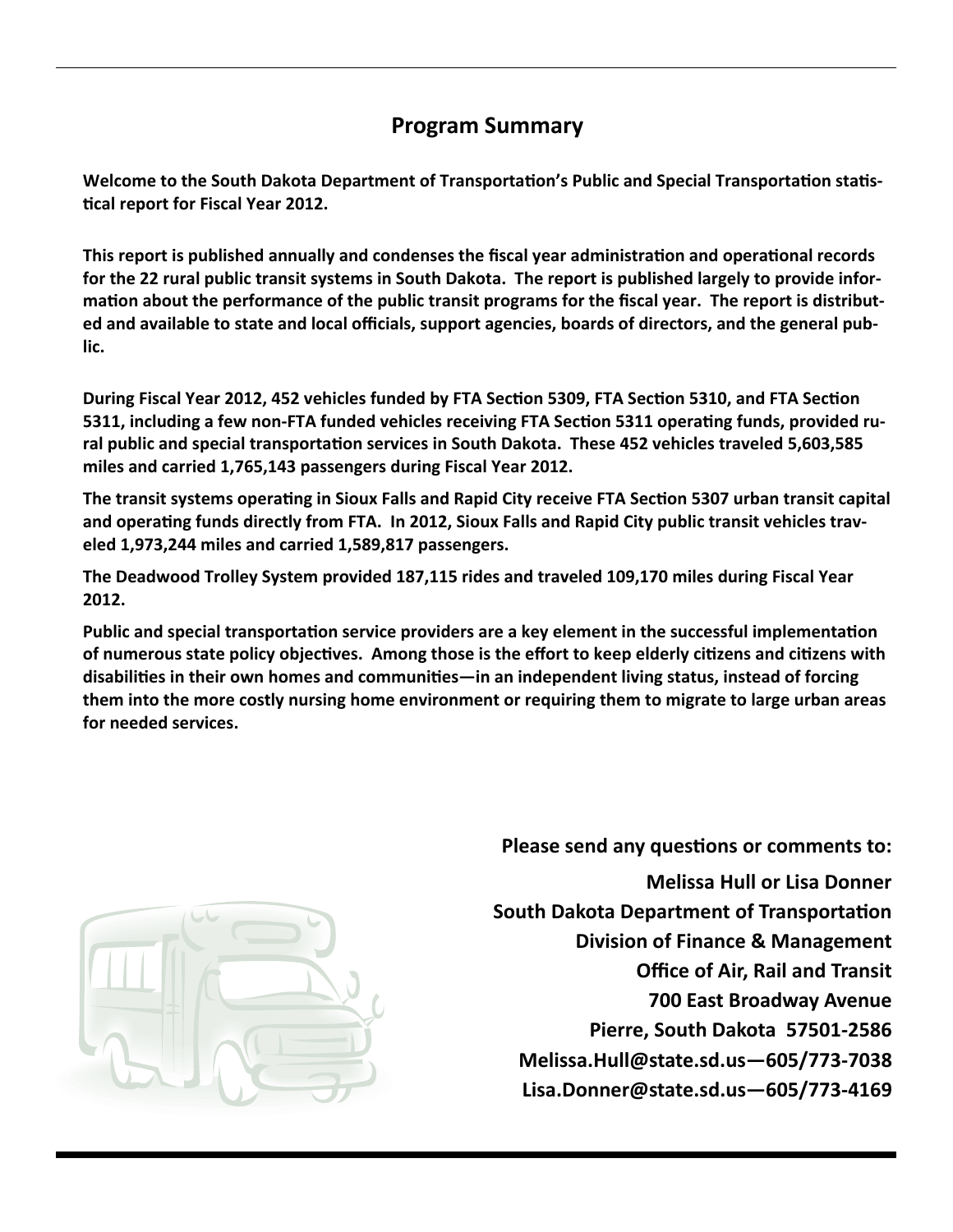# **Table of Contents**

| <b>Executive Summary</b> |                                                                                 |           |
|--------------------------|---------------------------------------------------------------------------------|-----------|
|                          | Rural Public and Specialized Total Passenger and Trip Characteristics           | 6         |
| Chapter 1                | Fiscal Year 2012 Specialized Transportation Statistics                          | 7         |
| Chapter 2                | Fiscal Year 2012 Section 5311<br><b>Administration and Operating Statistics</b> | 8         |
|                          | Rural Public Transit Systems Funding Breakdown                                  | 9         |
|                          | <b>Rural Public Transportation System Data</b>                                  | $10 - 31$ |
| Chapter 3                | Other Transit Program Statistics for FY 2012                                    | 32        |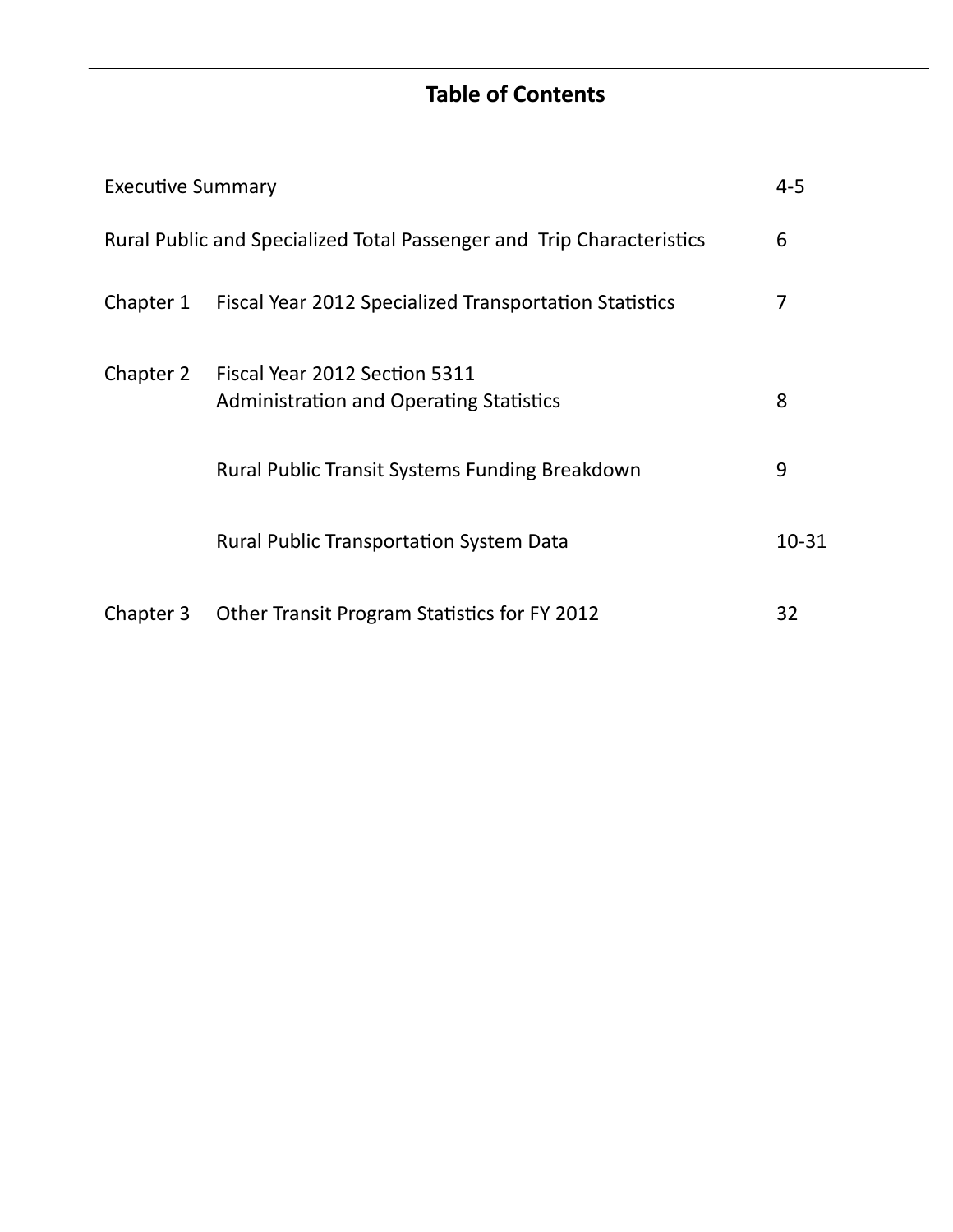## **ExecuƟve Summary**

Approximately 50 organizations are currently providing some form of transit services covering approximately 70 percent of the geographic area within South Dakota. These transit organizations assist elderly citizens, citizens with disabilities, school age children, the general public and low income citizens gain access to needed medical, nutrition, education, employment, social and commercial services, particularly in the rural areas of South Dakota.

Public transit providers range in size from those which provide daily fixed route/fixed schedule services, to senior citizen centers in rural small towns which provide demand-response services with schedules and destinations determined on a day-to-day basis.

The South Dakota Department of Transportation, Division of Finance & Management, Office of Air, Rail and Transit, administers several programs through the United States Federal Transit Administration (FTA) which support public and specialized transportation service providers in South Dakota. These programs include:

- **Section 5303** provides urban transit planning assistance program funds and transit planning activities in the metropolitan areas of South Dakota including Sioux Falls, Rapid City, and North Sioux City.
- **Section 5304** provides statewide rural planning and research. At the state's discretion, the funds may be used for statewide planning, technical assistance, planning support, research and development for non‐urbanized areas.
- **Section 5309** provides capital assistance for new and replacement buses and related equipment and facilities to public bodies and agencies including transit authorities, state and local public bodies and other political subdivisions of states, certain public corporations, boards and commissions established under state law.
- **Section 5310** provides capital grants to private nonprofit organizations, governmental authorities where no non-profit t organizations are available to provide service, and governmental authorities approve to coordinate services, to support transportation to meet the needs of older adults and persons with disabilities.

Section 5310 declares a national policy that elderly persons and persons with disabilities have the same right as other persons to utilize mass transportation services and facilities; that special efforts shall be made in the planning and design of mass transportation facilities and services to assure their availability to elderly persons and persons with disabilities; and that all Federal programs offering assistance in the field of mass transportation should contain provisions implementing this policy.

The goal of the Section 5310 program is to provide assistance in meeting the transportation needs of elderly persons and persons with disabilities where public transportation services are unavailable, insufficient, or inappropriate. The Section 5310 program is designed to supplement FTA's other capital assistance programs by funding transportation projects for elderly persons and persons with disabilities in all areas: urbanized, small urban, and rural. Although grant recipients are private nonprofit organizations usually with specific clientele; transportation services funded under this program may be open to other riders once the immediate transportation needs of the grant recipient's organization are satisfied.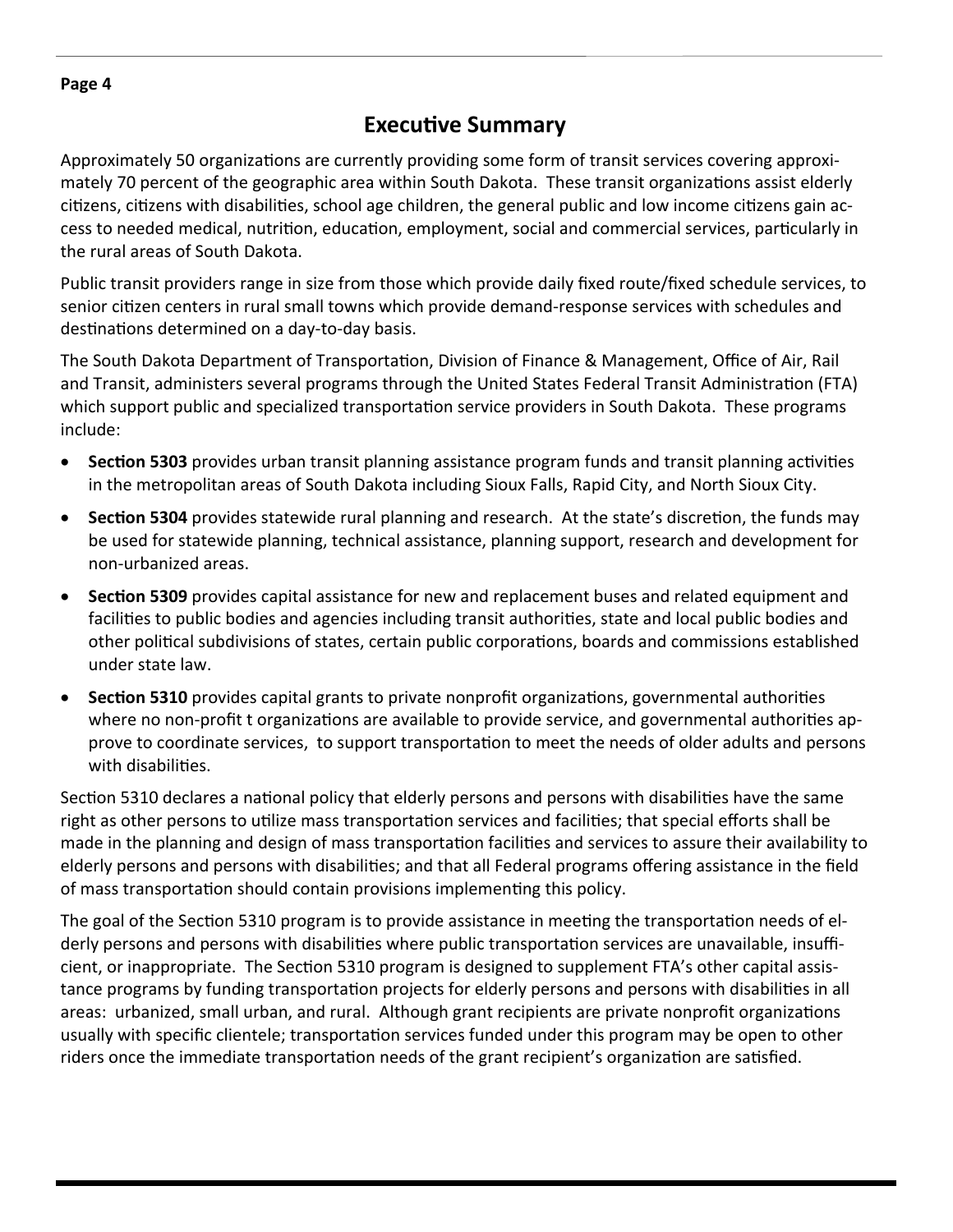**•** Section 5311 provides capital, administration, and operating grants for public transportation service projects in non-urbanized areas (less than 50,000 population).

Section 5311 funds are available for capital, operating and project administration costs for rural public transportation projects in areas other than urbanized areas (50,000 population). Public transportation is defined to mean mass transportation by bus, rail, or other conveyance, either publicly or privately owned, which provides service to the general public on a regular and continuing basis. Public transportation services funded by Section 5311 may be designed to maximize usage by transportation-disadvantaged persons, provided that the general public is offered an equal opportunity to utilize the transportation services.

Capital expenses under Sections 5309 and 5311 programs include the acquisition, construction, and improvement of public transportation facilities and equipment needed for an efficient and coordinated public transportation system.

- **Section 5311(b)(3)** Rural Technical Assistance (RTAP) provides funds to support the training and technical assistance needs of rural transit operators and drivers.
- **Section 5316** (JARC or Job Access/Reverse Commute) Job Access grants are for the development of new transportation services for low income workers and/or closing gaps in existing service; Reverse Commute projects are meant to provide transportation to suburban jobs from other suburban, urban and rural locations but not necessarily just for low income households. Subgrantees are required to provide a 50% match for operating expenses and a 20% match for capital expenses.
- **Section 5317** (New Freedom Program) formula grants aim to provide additional tools to overcome barriers facing citizens with disabilities seeking to integrate into the workforce and fully participate in society. Lack of adequate transportation is a principal barrier to employment for citizens with disabilities. This program seeks to expand transportation mobility options available to persons with disabilities beyond the requirements of the Americans with Disabilities Act of 1990. Subgrantees are required to provide a 50% match for operating expense. New Freedom funds are not eligible for capital purchases.

The South Dakota Department of Transportation, Office of Air, Rail and Transit grants state dollars to help meet the local matching fund requirements of Federal transit program grantees.

The Office of Air, Rail and Transit and the South Dakota Department of Social Services, Division of Adult Ser‐ vices and Aging work in close coordination in matters pertaining to transportation services for people who are elderly or have disabilities. Each year, the Division of Adult Services and Aging provides funds which are dispersed through our office to offset transportation costs for some agencies. Transportation is considered a supportive function eligible through Title III-B. These funds are referred to as Title III-B funds throughout this book.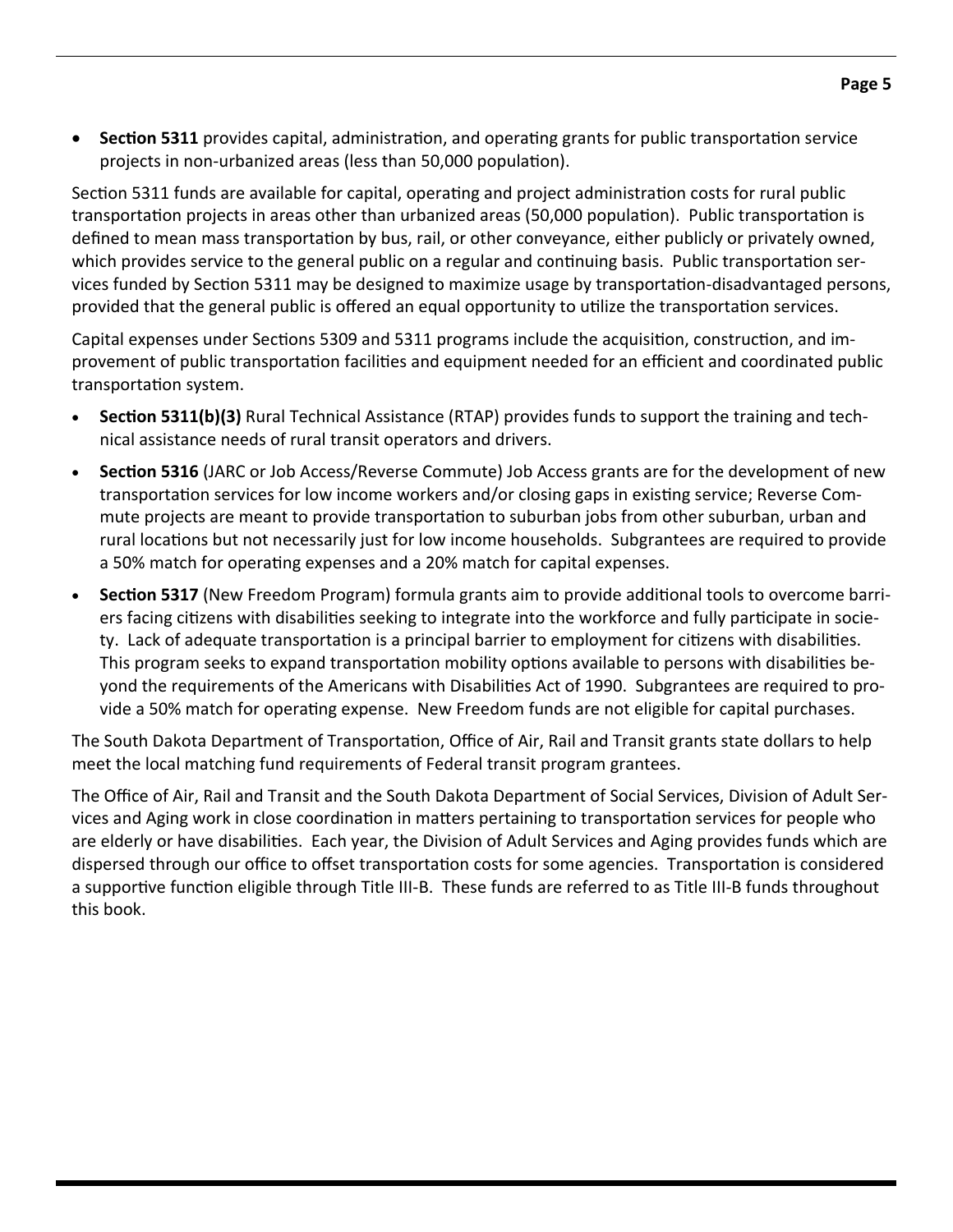# **Fiscal Year 2012 Rural Public and Specialized TransportaƟon Passenger and Trip Characteristics**



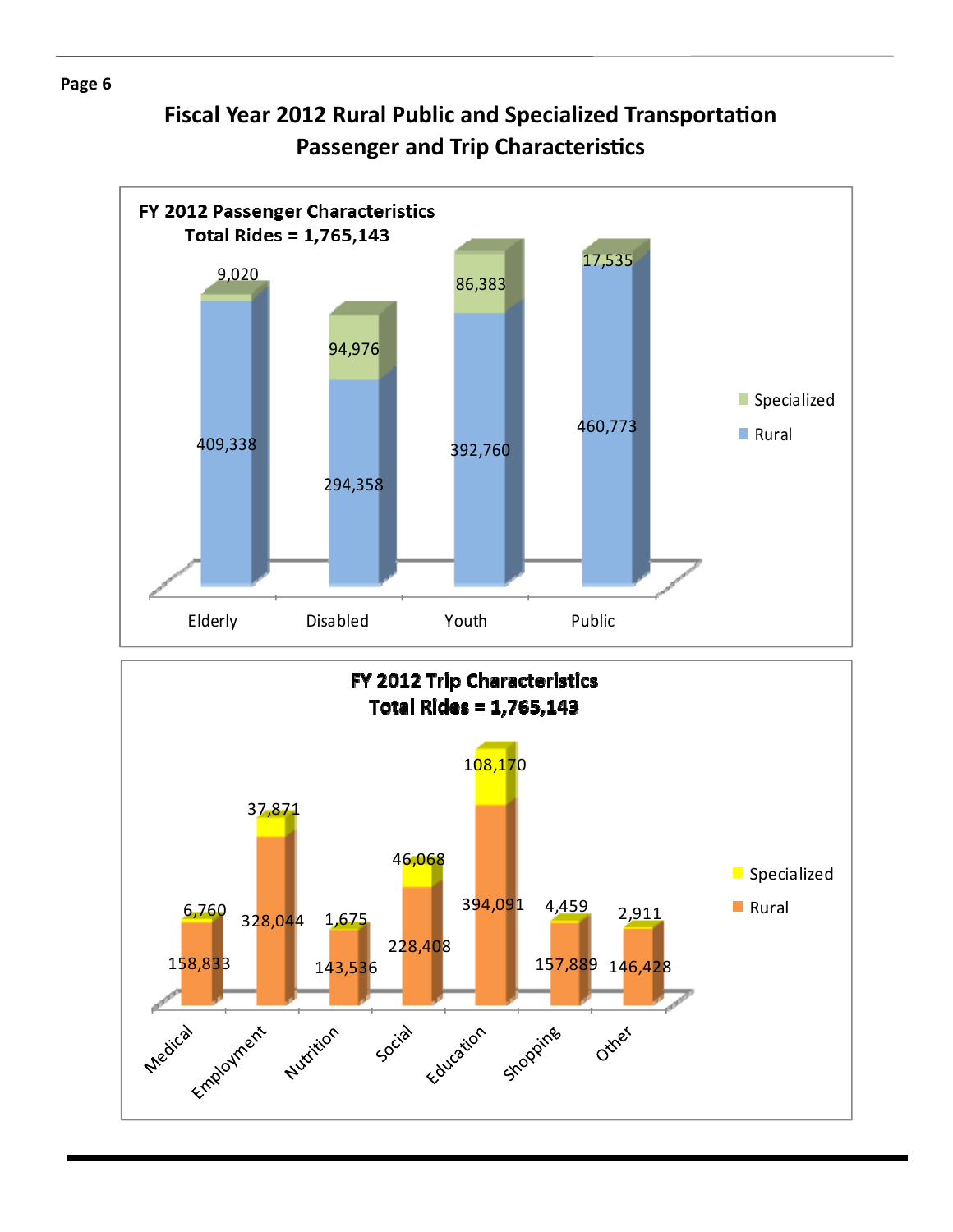## **1 Chapter 1 Fiscal Year 2012 Specialized Transportation Statistics**

During Fiscal Year 2012, 73 vehicles operating in South Dakota providing specialized transportation were funded under FTA Section 5309 and FTA Section 5310 programs.

These 73 vehicles traveled 436,278 miles and carried 207,914 passengers.

This graph indicates that citizens with disabilities were the major users of specialized transportation services in South Dakota during Fiscal Year 2012.

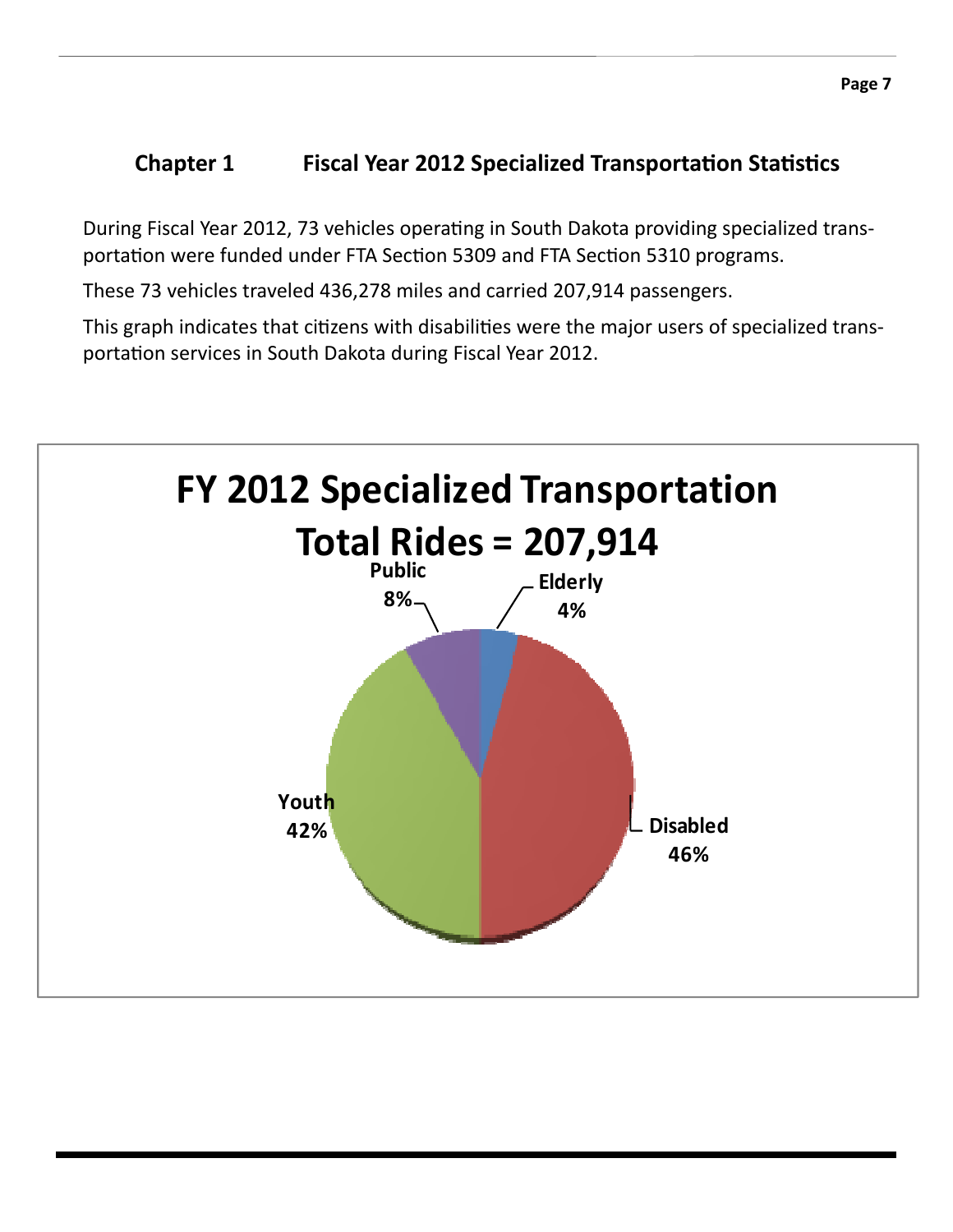# *Chapter* **2 <b> • Fiscal Year 2012 Administration and Operating Statistics**

The goals of Section 5311 program are to:

Enhance the access of people in non‐urbanized areas

to health care, shopping, education, employment, public service, and recreation.

- Assist in the maintenance, development, improvement, and use of public transportation systems in rural and small urban areas.
- Encourage and make possible the most efficient use of federal funds used to provide passenger transportation in non-urbanized areas through the coordination of pro grams and services.

The Section 5311 program treats project administration expenses as a separate cost category from capital and operating expenses. Administration expenses are considered "nonoperating", and are funded at 82.82% Federal share.

Operating expenses are considered those costs directly related to system operation. Net operating expenses remain after operating revenues are subtracted from eligible operating expenses. Operating expenses are funded at 51.76% Federal share of the net operating expenses.

Local funds for the 22 rural public transit agencies represent over \$5.6 million or 48.19% of total funds to keep the rural public transits operating. Local funds for the purposes of this report may include rider fares and donations, contracts with other agencies, management contracts, revenue generated from advertising, Medicaid and others.

During Fiscal Year 2012, 22 organizations provided rural public demand-response transportation services in South Dakota. These organizations operated 379 vehicles and contracted with one taxi cab company for a total expenditure of \$10,710,224.53. These vehicles traveled 5,062,199 miles and carried 1,557,229 passengers.



**Page 8**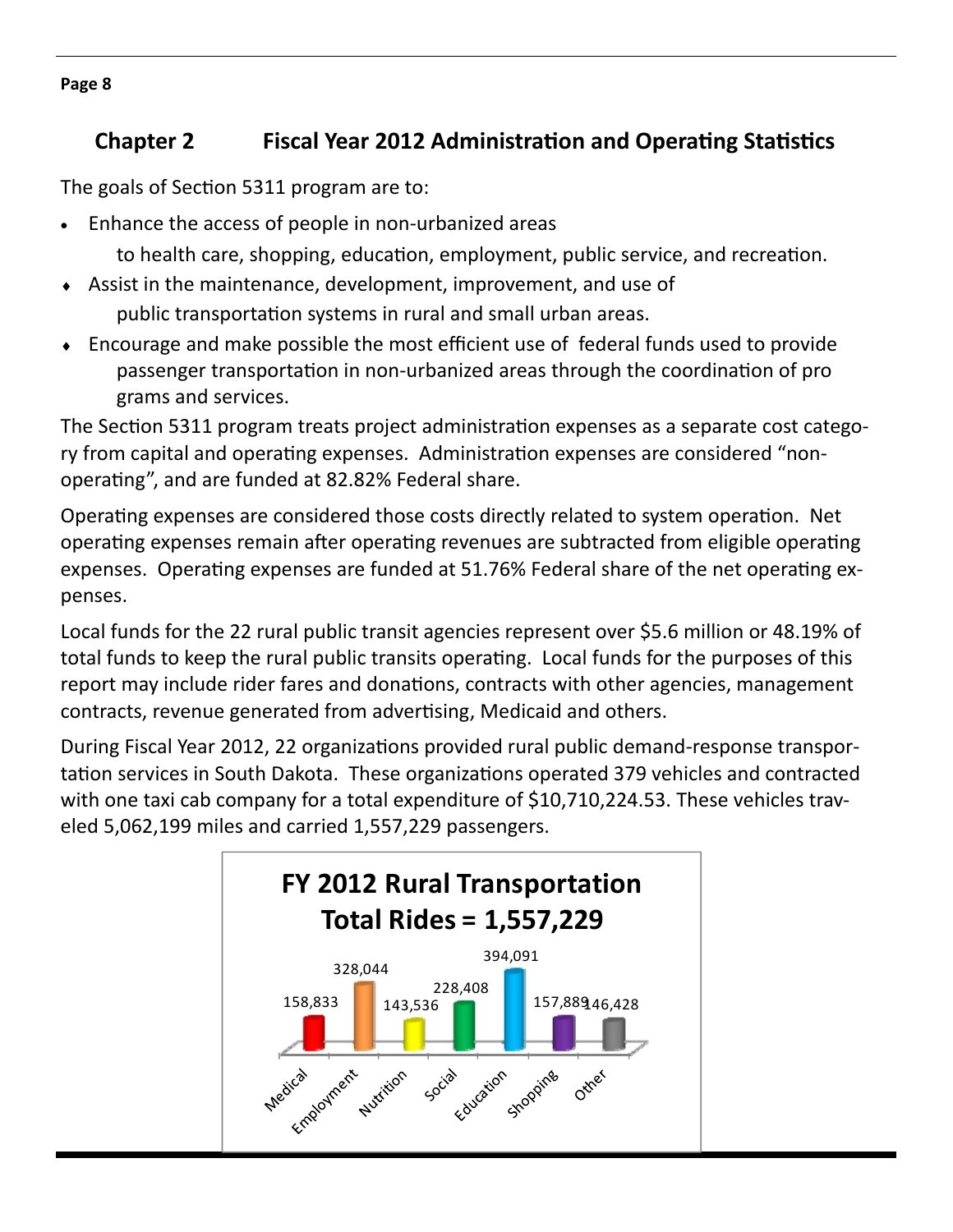# **Funding Sources of Rural Public Transit Systems Fiscal Year 2012**

**Local Funds = \$5,610,549.56**

**Federal Funds = \$5,023,961.16**

**(SecƟon 5311, JARC, New Freedom)**

**State Funds = \$695,000.00**

**Title III‐B Funds = \$329,439.00**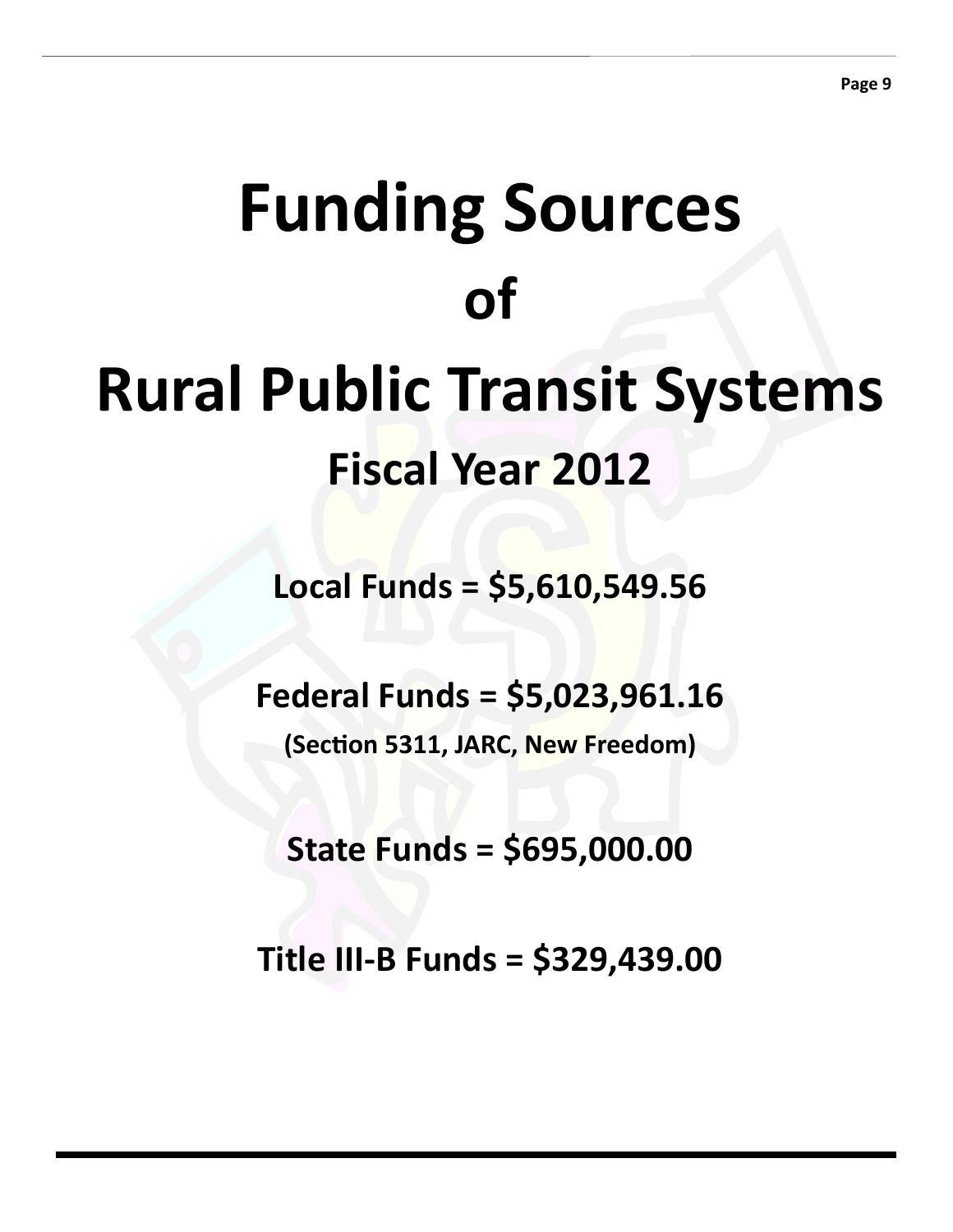## **Aberdeen Ride Line – Aberdeen, South Dakota**

#### **Director: Mike Wilson**

 Aberdeen Ride Line serves Aberdeen and Brown County. Service is provided as requested in the county and smaller communities. Please call (605) 626-3333 for current days and hours of service operation. Aberdeen Ride Line is a Medicaid provider, and is a ticket agent and feeder service for the inter-city bus service Jefferson Lines. Aberdeen Ride Line has 33 vehicles in operation. This includes vehicles that are not operated with any federal or state funds granted to Aberdeen Ride Line.

www.aberdeen.sd.us

#### **Total Ridership and Miles Driven:**

|                                  |         | <b>Ride Type:</b>  |         |
|----------------------------------|---------|--------------------|---------|
| <b>Total Miles Driven:</b>       | 285,625 | Medical:           | 14,168  |
|                                  |         | Employment:        | 21,653  |
| <b>Ridership Characteristic:</b> |         | Nutrition:         | 261     |
| Elderly:                         | 16,829  | Social/Recreation: | 8,108   |
| Disabled:                        | 48,181  | Education:         | 55,440  |
| Youth:                           | 29,531  | Shopping:          | 7,492   |
| <b>General Public:</b>           | 16,760  | Other:             | 4,179   |
| Total:                           | 111,301 | Total:             | 111,301 |

#### **Funding and Expenditures:**

| <b>Total Funding:</b>                 | \$496,613.12 |                                           |              |
|---------------------------------------|--------------|-------------------------------------------|--------------|
| Local Funds**:                        | \$210,259.12 | Insurance Cost:                           | \$18,914.00  |
| <b>Total State and Federal Funds:</b> | \$286,354.00 | *Includes vehicle insurance costs.        |              |
| State Funds:                          | \$83,029.00  | <b>Total Expenditures:</b>                | \$496,613.12 |
| Title III-B Funds:                    | \$15,916.00  | <b>Total Operating Costs:</b>             | \$381,098.82 |
| Section 5311 Funds:                   | \$187,413.00 | Total Administration Costs*: \$115,514.30 |              |

## **\*\*Local Funds represent 42.34% of Total Funds. Rider Fares and Bus DonaƟons = \$72,461.00**

| Total Cost per Ride: \$4.46 | State and Federal Cost per Ride: | \$2.57 |
|-----------------------------|----------------------------------|--------|
| Total Cost per Mile: \$1.74 | State and Federal Cost per Mile: | \$1.00 |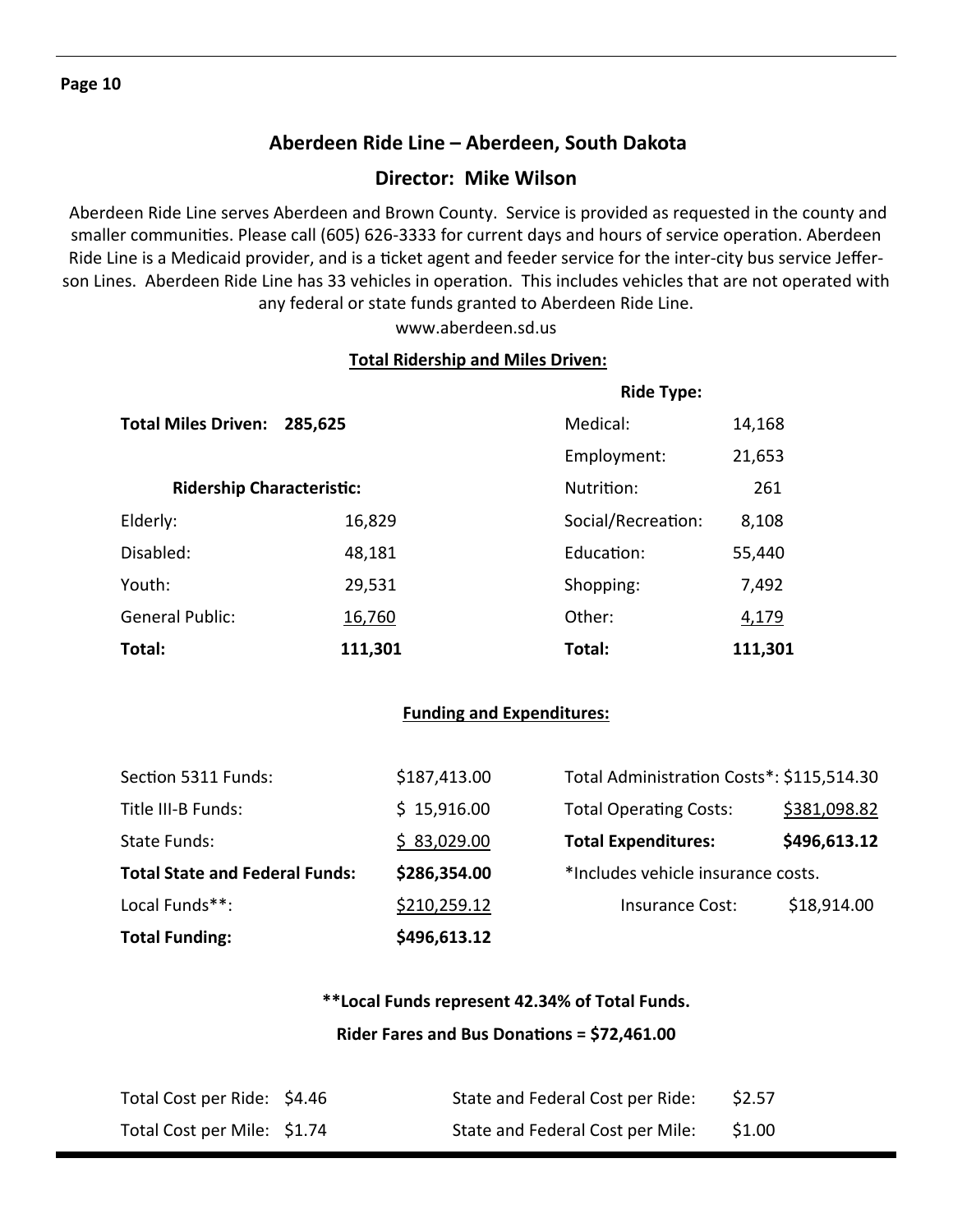## **Arrow Transit ‐ Lemmon, South Dakota**

## **Director: Chris Block**

Arrow Public Transit serves the city of Lemmon and limited service for the communities of Bison and Faith. Please call (605) 374-3189 for current days and hours of service operation. Arrow Public Transit is a Medicaid provider. Arrow Public Transit has 15 vehicles in operation. This includes vehicles that are not operated with any federal or state funds granted to Arrow Public Transit.

#### **Total Ridership and Miles Driven:**

|                            |                                  | <b>Ride Type:</b>  |        |
|----------------------------|----------------------------------|--------------------|--------|
| <b>Total Miles Driven:</b> | 118,036                          | Medical:           | 2,496  |
|                            |                                  | Employment:        | 9,245  |
|                            | <b>Ridership Characteristic:</b> |                    | 9,614  |
| Elderly:                   | 23,820                           | Social/Recreation: | 5,924  |
| Disabled:                  | 8,383                            | Education:         | 4,086  |
| Youth:                     | 5,016                            | Shopping:          | 8,873  |
| <b>General Public:</b>     | 3,019                            | Other:             |        |
| Total:                     | 40,238                           | Total:             | 40,238 |

#### **Funding and Expenditures:**

| <b>Total Funding:</b>                 | \$255,504.39 |                                           |              |
|---------------------------------------|--------------|-------------------------------------------|--------------|
| Local Funds**:                        | \$102,809.94 | Insurance Cost:                           | \$22,969.29  |
| <b>Total State and Federal Funds:</b> | \$152,694.45 | *Includes vehicle insurance costs.        |              |
| State Funds:                          | \$29,951.00  | <b>Total Expenditures:</b>                | \$255,504.39 |
| Title III-B Funds:                    | \$10,829.00  | <b>Total Operating Costs:</b>             | \$149,899.16 |
| Section 5311 Funds:                   | \$111,914.45 | Total Administration Costs*: \$105,605.23 |              |

## **\*\*Local Funds represent 40.24% of Total Funds. Rider Fares and Bus DonaƟons = \$46,742.00**

| Total Cost per Ride: \$6.35 | State and Federal Cost per Ride: | \$3.79 |
|-----------------------------|----------------------------------|--------|
| Total Cost per Mile: \$2.16 | State and Federal Cost per Mile: | \$1.29 |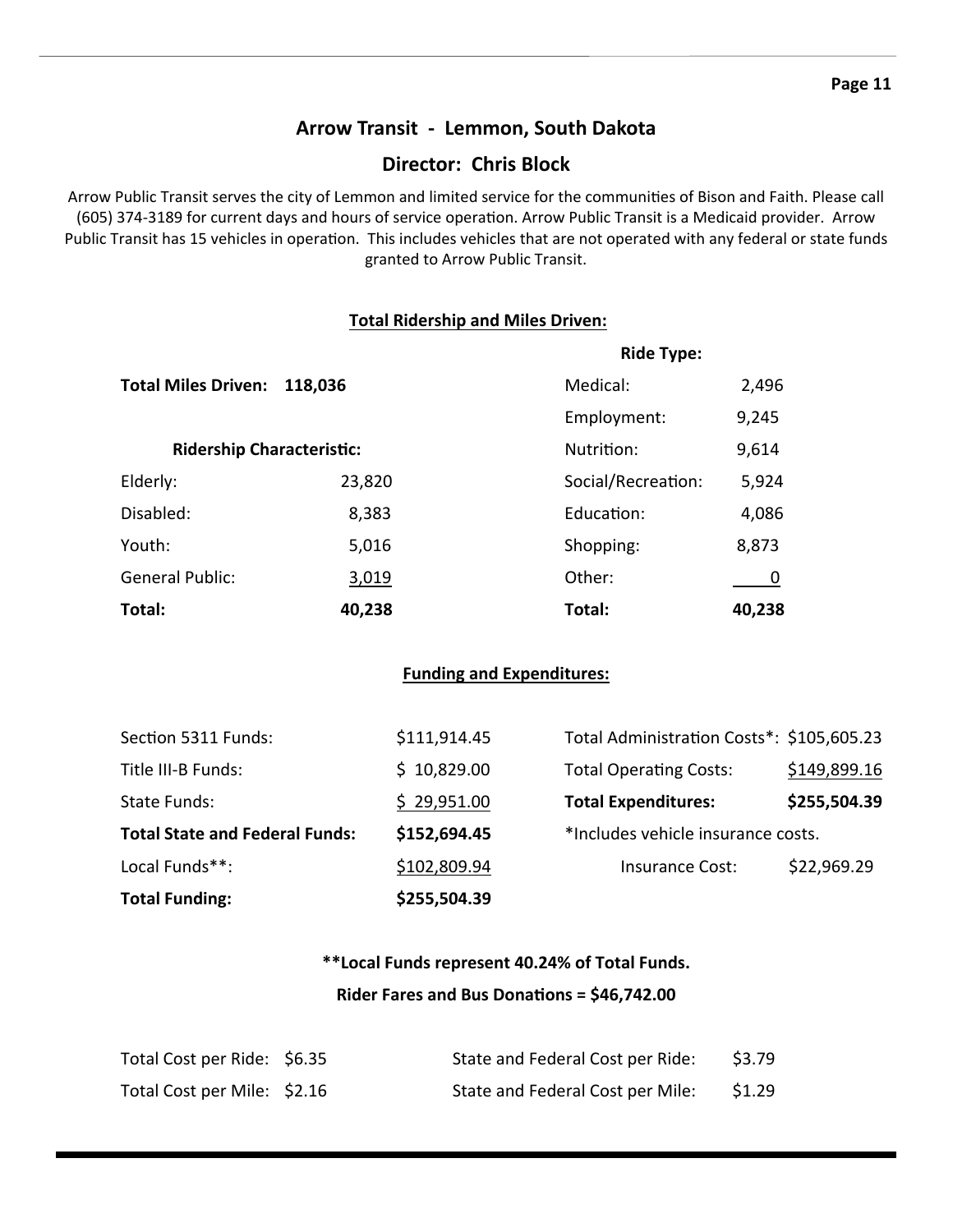## **Brandon City Transit ‐ Brandon, South Dakota**

#### **Director: Arleen Weerheim**

Brandon City Transit serves the City of Brandon. Please call (605)256‐6518 for current days and hours of ser‐ vice operation. Brandon City Transit has 3 vehicles in operation. www.brandon.govoffice.com

#### **Total Ridership and Miles Driven:**

|                            |                                  | <b>Ride Type:</b>  |            |  |
|----------------------------|----------------------------------|--------------------|------------|--|
| <b>Total Miles Driven:</b> | 21,413                           | Medical:           | 484        |  |
|                            |                                  | Employment:        | 560        |  |
|                            | <b>Ridership Characteristic:</b> | Nutrition:         | 110        |  |
| Elderly:                   | 2,871                            | Social/Recreation: | 1,254      |  |
| Disabled:                  | 487                              | Education:         | 8,761      |  |
| Youth:                     | 9,510                            | Shopping:          | 1,642      |  |
| <b>General Public:</b>     | <u>188</u>                       | Other:             | <u>245</u> |  |
| Total:                     | 13,056                           | Total:             | 13,056     |  |

#### **Funding and Expenditures:**

| <b>Total Funding:</b>                 | \$99,214.09 |                                          |             |
|---------------------------------------|-------------|------------------------------------------|-------------|
| Local Funds**:                        | \$50,375.09 | Insurance Cost:                          | \$1,537.25  |
| <b>Total State and Federal Funds:</b> | \$48,839.00 | *Includes vehicle insurance costs.       |             |
| State Funds:                          | \$5,814.00  | <b>Total Expenditures:</b>               | \$99,214.09 |
| Title III-B Funds:                    | \$1,131.00  | <b>Total Operating Costs:</b>            | \$78,087.34 |
| Section 5311 Funds:                   | \$41,894.00 | Total Administration Costs*: \$21,126.75 |             |

## **\*\*Local Funds represent 50.77% of Total Funds. Rider Fares and Bus DonaƟons = \$14,615.00**

| Total Cost per Ride: \$7.60 | State and Federal Cost per Ride: | \$3.74 |
|-----------------------------|----------------------------------|--------|
| Total Cost per Mile: \$4.63 | State and Federal Cost per Mile: | \$2.28 |

#### **Page 12**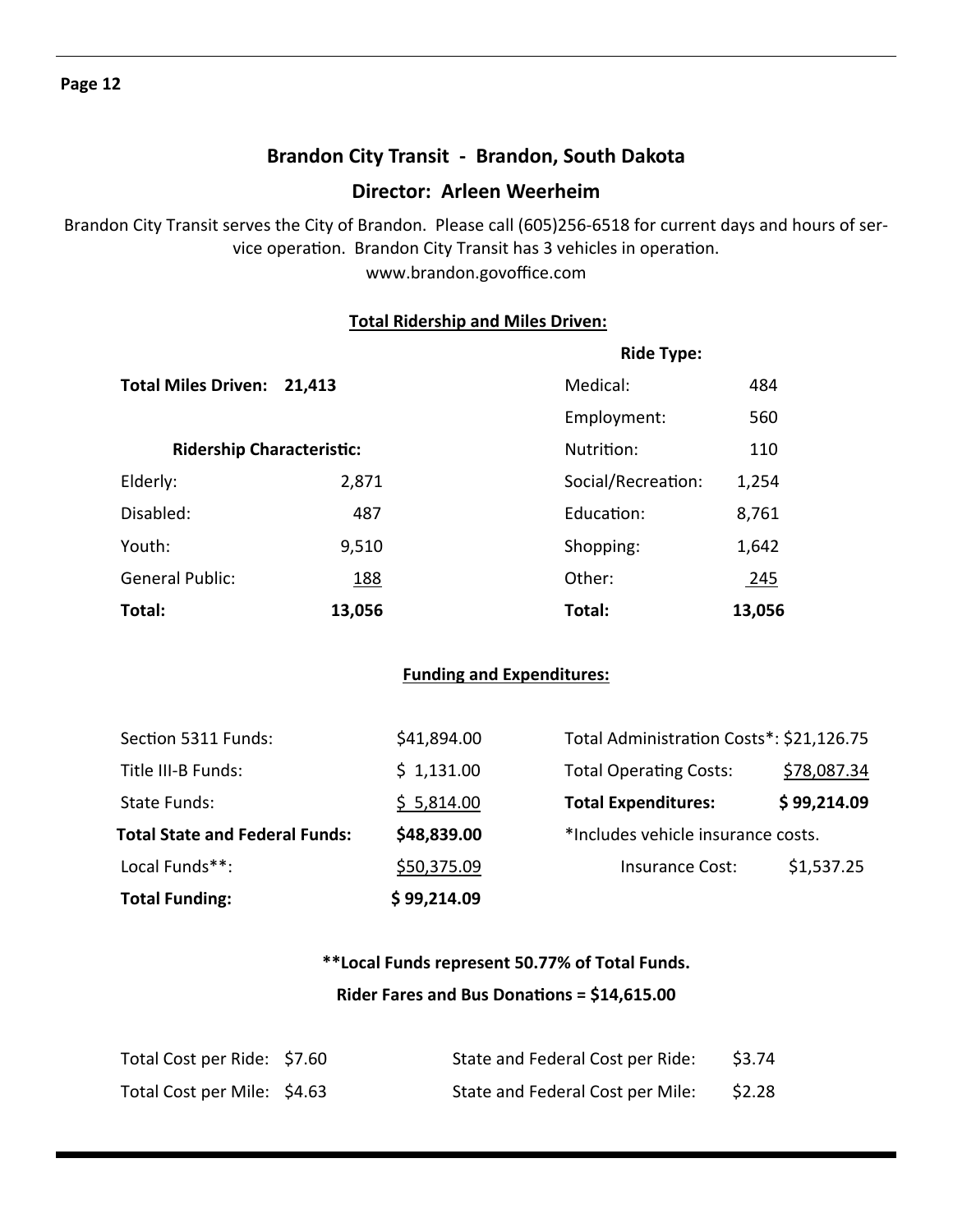#### **Brookings Area Transit Authority ‐ Brookings, South Dakota**

#### **Director: Brenda Schweitzer**

BATA serves the communities of Brookings, Aurora, Volga, Sinai, Bruce, Bushnell, White, Estelline, Elkton, Arlington and in the Brookings County area as requested. Please Call (605) 692‐5416 for current days and hours of service operation. BATA is a Medicaid provider. Advance reservation is preferred and suggested to secure a timely schedule. Some same-day service is available. Brookings Area Transit has 22 vehicles in operation.

www.brookingsareatransit.com

#### **Total Ridership and Miles Driven:**

|                                  |         | <b>Ride Type:</b>  |             |
|----------------------------------|---------|--------------------|-------------|
| <b>Total Miles Driven:</b>       | 339,021 | Medical:           | 8,013       |
|                                  |         | Employment:        | 26,364      |
| <b>Ridership Characteristic:</b> |         | Nutrition:         | 5,574       |
| Elderly:                         | 18,265  | Social/Recreation: | 47,144      |
| Disabled:                        | 19,400  | Education:         | 21,287      |
| Youth:                           | 38,649  | Shopping:          | 8,446       |
| <b>General Public:</b>           | 40,637  | Other:             | <u> 123</u> |
| Total:                           | 116,951 | Total:             | 116,951     |

#### **Funding and Expenditures:**

| <b>Total Funding:</b>                 | \$813,828.63 |                                           |              |
|---------------------------------------|--------------|-------------------------------------------|--------------|
| Local Funds**:                        | \$353,152.69 | Insurance Cost:                           | \$19,051.84  |
| <b>Total State and Federal Funds:</b> | \$450,675.94 | *Includes vehicle insurance costs.        |              |
| State Funds:                          | \$33,154.00  | <b>Total Expenditures:</b>                | \$813,828.63 |
| Title III-B Funds:                    | 9,585.00     | <b>Total Operating Costs:</b>             | \$549,503.34 |
| Section 5311 Funds/JARC:              | \$407,936.94 | Total Administration Costs*: \$264,325.29 |              |

## **\*\*Local Funds represent 43.39% of Total Funds. Rider Fares and Bus DonaƟons = \$40,217.00**

| Total Cost per Ride: \$6.96 | State and Federal Cost per Ride: | \$3.85 |
|-----------------------------|----------------------------------|--------|
| Total Cost per Mile: \$2.40 | State and Federal Cost per Mile: | \$1.33 |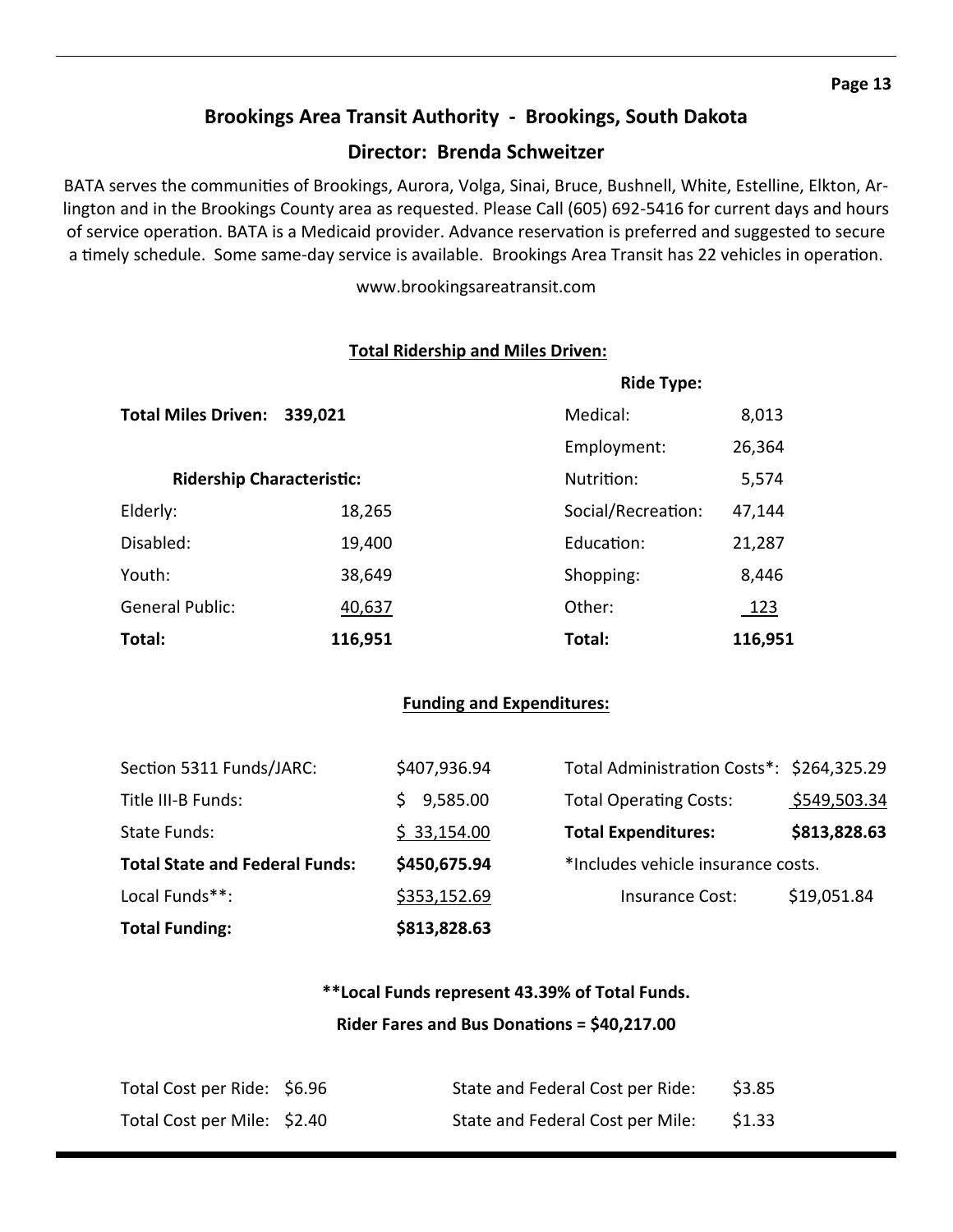## **Community Transit ‐ Sisseton, South Dakota**

#### **Director: Carol Seurer**

Community Transit serves Milbank, Lennox, Sisseton, Webster, Eureka, Britton, and Bowdle. Service in Marshall, Day, Roberts, Edmunds, Campbell, and McPherson counties is provided upon request. Please call (605) 698-7511 for current days and hours of service operation. Community Transit is a Medicaid provider. Currently Community Transit has 19 vehicles in operation.

#### **Total Ridership and Miles Driven:**

|                            |                                  | <b>Ride Type:</b>  |        |
|----------------------------|----------------------------------|--------------------|--------|
| <b>Total Miles Driven:</b> | 264,500                          | Medical:           | 9,347  |
|                            |                                  | Employment:        | 4,722  |
|                            | <b>Ridership Characteristic:</b> | Nutrition:         | 24,439 |
| Elderly:                   | 50,846                           | Social/Recreation: | 4,778  |
| Disabled:                  | 9,870                            | Education:         | 29,466 |
| Youth:                     | 28,661                           | Shopping:          | 15,748 |
| <b>General Public:</b>     | <u>5,138</u>                     | Other:             | 6,015  |
| Total:                     | 94,515                           | Total:             | 94,515 |

#### **Funding and Expenditures:**

| <b>Total Funding:</b>                 | \$440,054.16 |                                           |              |
|---------------------------------------|--------------|-------------------------------------------|--------------|
| Local Funds**:                        | \$155,596.65 | Insurance Cost:                           | \$25,114.25  |
| <b>Total State and Federal Funds:</b> | \$284,454.51 | *Includes vehicle insurance costs.        |              |
| Funds:<br>State                       | \$36,111.00  | <b>Total Expenditures:</b>                | \$440,054.16 |
| Title III-B Funds:                    | \$33,041.00  | <b>Total Operating Costs:</b>             | \$282,064.90 |
| Section 5311 Funds:                   | \$215,302.51 | Total Administration Costs*: \$157,986.56 |              |

# **\*\*Local Funds represent 35.36% of Total Funds. Rider Fares and Bus DonaƟons = \$100,805.00**

| Total Cost per Ride: \$4.66 | State and Federal Cost per Ride: | \$3.01 |
|-----------------------------|----------------------------------|--------|
| Total Cost per Mile: \$1.66 | State and Federal Cost per Mile: | \$1.08 |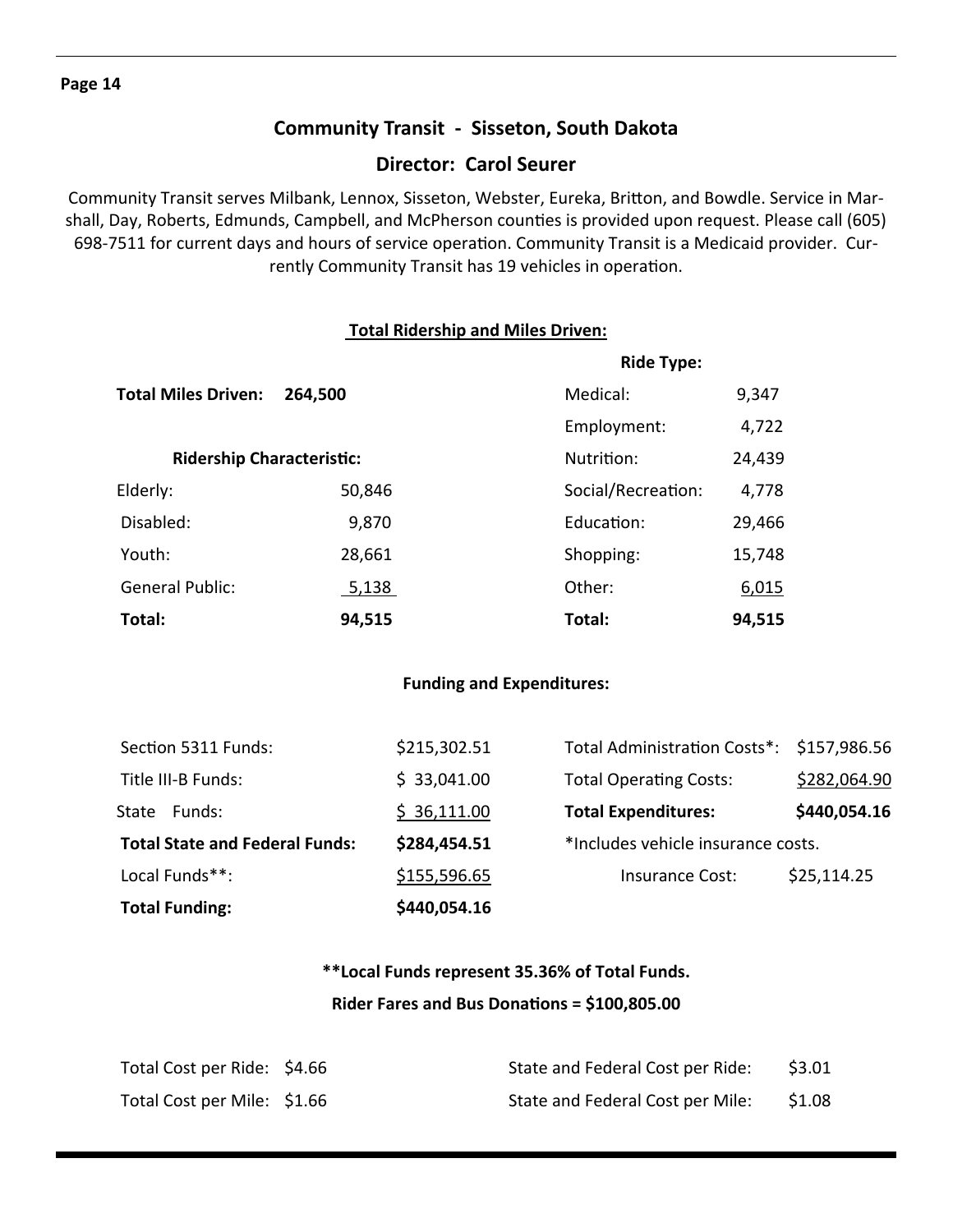# **Dell Rapids Transit ‐ Dell Rapids, South Dakota Director: Arleen Weerheim**

Dell Rapids Transit serves the City of Dell Rapids. Please Call (605) 256‐6518 for current days and hours of ser‐ vice operation. Dell Rapids Transit has 1 vehicle in operation.

#### **Total Ridership and Miles Driven:**

|                                  | <b>Ride Type:</b> |                    |           |
|----------------------------------|-------------------|--------------------|-----------|
| <b>Total Miles Driven:</b>       | 6,196             | Medical:           | 265       |
|                                  |                   | Employment:        | 10        |
| <b>Ridership Characteristic:</b> |                   | Nutrition:         | 313       |
| Elderly:                         | 1,840             | Social/Recreation: | 165       |
| Disabled:                        | 8                 | Education:         | 2,147     |
| Youth:                           | 2,017             | Shopping:          | 1,143     |
| <b>General Public:</b>           | 205               | Other:             | <u>27</u> |
| Total:                           | 4,070             | Total:             | 4,070     |

#### **Funding and Expenditures:**

| <b>Total Funding:</b>                 | \$38,641.59 |                                          |             |
|---------------------------------------|-------------|------------------------------------------|-------------|
| Local Funds**:                        | \$21,187.62 | <b>Insurance Cost:</b>                   | \$516.00    |
| <b>Total State and Federal Funds:</b> | \$17,453.97 | *Includes vehicle insurance costs.       |             |
| State Funds:                          | \$2,286.00  | <b>Total Expenditures:</b>               | \$38,641.59 |
| Title III-B Funds:                    | \$1,131.00  | <b>Total Operating Costs:</b>            | \$27,358.59 |
| Section 5311 Funds:                   | \$14,036.97 | Total Administration Costs*: \$11,283.00 |             |

## **\*\*Local Funds represent 54.83% of Total Funds. Rider Fares and Bus DonaƟons = \$4,552.00**

| Total Cost per Ride: \$9.49 | State and Federal Cost per Ride: | \$4.29 |
|-----------------------------|----------------------------------|--------|
| Total Cost per Mile: \$6.24 | State and Federal Cost per Mile: | \$2.82 |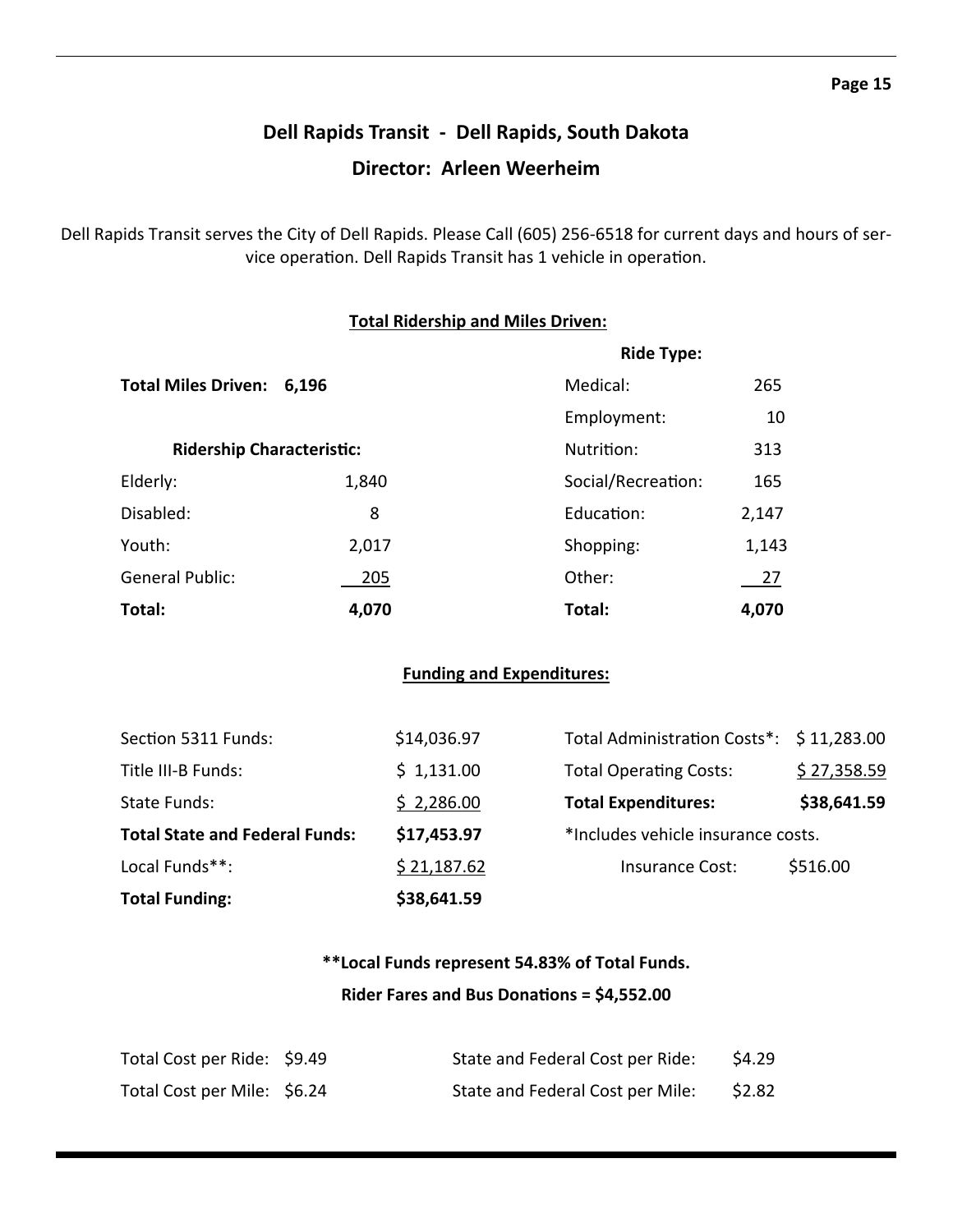## **East Dakota Transit ‐ Madison, South Dakota**

#### **Director: Arleen Weerheim**

East Dakota Transit serves Madison and Lake County. Please call (605) 256‐6518 for current days and hours of service operation. East Dakota Transit has 4 vehicles in operation. http://www.madisonsd.com/Org/East\_Dakota\_Transit

#### **Total Ridership and Miles Driven:**

|                                  |            | <b>Ride Type:</b>  |        |
|----------------------------------|------------|--------------------|--------|
| <b>Total Miles Driven:</b>       | 24,998     | Medical:           | 739    |
|                                  |            | Employment:        | 9,385  |
| <b>Ridership Characteristic:</b> |            | Nutrition:         | 4      |
| Elderly:                         | 1,714      | Social/Recreation: | 1,450  |
| Disabled:                        | 10,864     | Education:         | 5,569  |
| Youth:                           | 5,326      | Shopping:          | 284    |
| <b>General Public:</b>           | <u>251</u> | Other:             | 724    |
| Total:                           | 18,155     | Total:             | 18,155 |

#### **Funding and Expenditures:**

| <b>Total Funding:</b>                 | \$129,321.91 |                                           |              |
|---------------------------------------|--------------|-------------------------------------------|--------------|
| Local Funds**:                        | \$53,566.93  | Insurance Cost:                           | \$6,903.18   |
| <b>Total State and Federal Funds:</b> | \$75,754.98  | *Includes vehicle insurance costs.        |              |
| State Funds:                          | \$11,182.00  | <b>Total Expenditures:</b>                | \$129,321.91 |
| Title III-B Funds:                    | \$4,809.00   | <b>Total Operating Costs:</b>             | \$100,010.46 |
| Section 5311 Funds:                   | \$59,763.98  | Total Administration Costs*: \$ 29,311.45 |              |

## **\*\*Local Funds represent 41.42% of Total Funds. Rider Fares and Bus DonaƟons = \$30,362.00**

| Total Cost per Ride: \$7.12 | State and Federal Cost per Ride: | 54.17  |
|-----------------------------|----------------------------------|--------|
| Total Cost per Mile: \$5.17 | State and Federal Cost per Mile: | \$3.03 |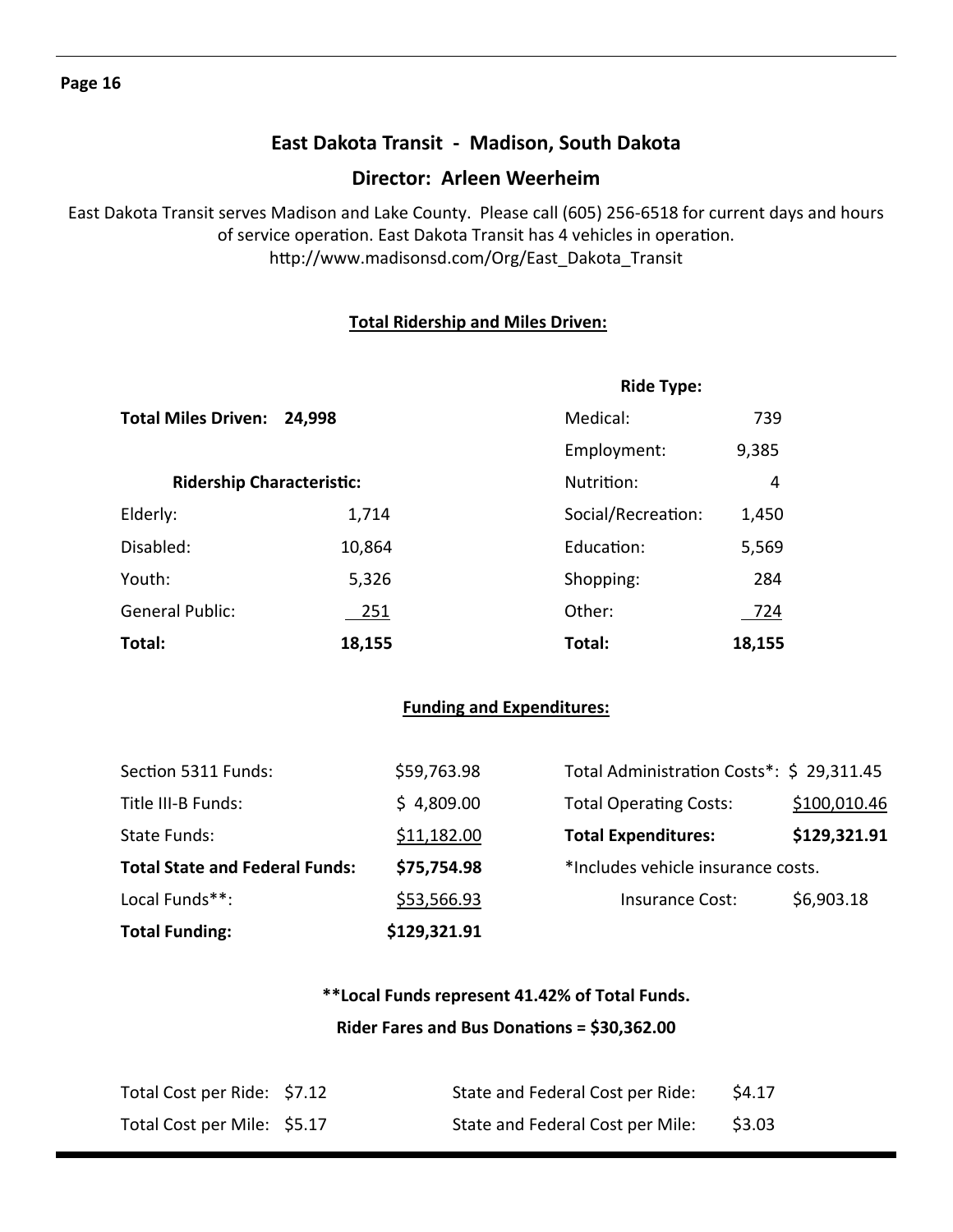#### **Groton Community Transit ‐ Groton, South Dakota**

#### **Director: Arlis Doeden**

Groton Community Transit serves the City of Groton. Please call (605) 397‐8661 for current days and hours of service operation. Contact the office to check availability of additional or out-of-town trips. Groton Transit has 3 vehicles in operation.

#### **Total Ridership and Miles Driven:**

|                                  |        | <b>Ride Type:</b>  |        |
|----------------------------------|--------|--------------------|--------|
| <b>Total Miles Driven:</b>       | 14,993 | Medical:           | 764    |
|                                  |        | Employment:        | 425    |
| <b>Ridership Characteristic:</b> |        | Nutrition:         | 13     |
| Elderly:                         | 1,171  | Social/Recreation: | 898    |
| Disabled:                        | 382    | Education:         | 6,820  |
| Youth:                           | 7,517  | Shopping:          | 709    |
| <b>General Public:</b>           | 996    | Other:             | 437    |
| Total:                           | 10,066 | Total:             | 10,066 |

#### **Funding and Expenditures:**

| <b>Total Funding:</b>                 | \$60,723.91 |                                          |             |
|---------------------------------------|-------------|------------------------------------------|-------------|
| Local Funds**:                        | \$25,129.92 | Insurance Cost:                          | \$5,552.00  |
| <b>Total State and Federal Funds:</b> | \$35,593.99 | *Includes vehicle insurance costs.       |             |
| State Funds:                          | \$2,344.00  | <b>Total Expenditures:</b>               | \$60,723.91 |
| Title III-B Funds:                    | 523.00      | <b>Total Operating Costs:</b>            | \$17614.23  |
| Section 5311 Funds:                   | \$32,726.99 | Total Administration Costs*: \$43,109.68 |             |

## **\*\*Local Funds represent 41.38% of Total Funds. Rider Fares and Bus DonaƟons = \$6,666.00**

| Total Cost per Ride: \$6.03 | State and Federal Cost per Ride: | \$3.54 |
|-----------------------------|----------------------------------|--------|
| Total Cost per Mile: \$4.05 | State and Federal Cost per Mile: | \$2.37 |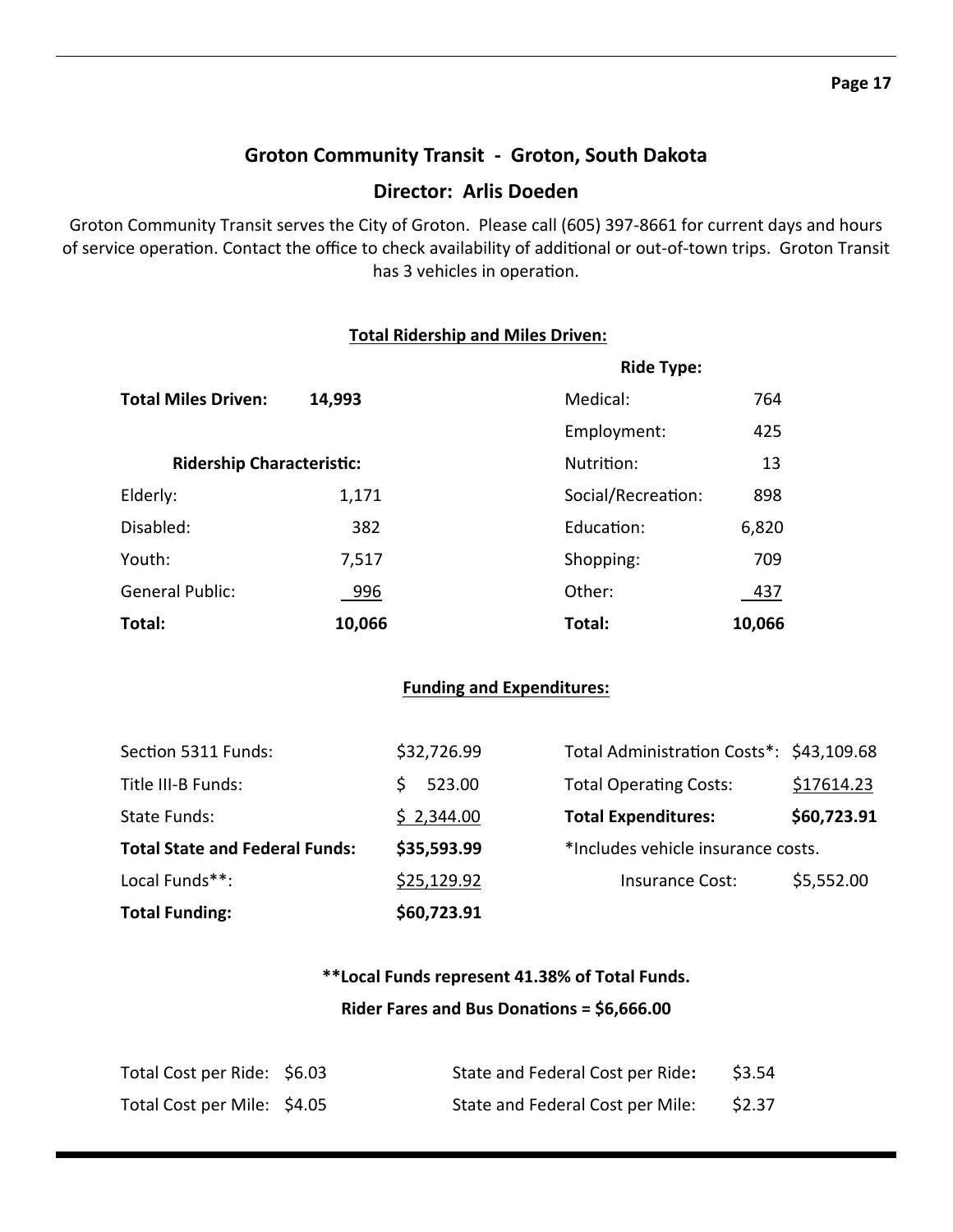# **Inter‐Lakes Community AcƟon Transit ‐ Madison, South Dakota Director: Arleen Weerheim**

Inter-Lakes Community Action Transit serves Deuel, Miner and Moody counties and communities. Please call (605) 256-6518 for current days and hours of service operation. Inter-Lakes Community Action Transit has 3 vehicles in operation.

www.interlakescap.com

#### **Total Ridership and Miles Driven:**

|                                  |        | <b>Ride Type:</b>  |            |
|----------------------------------|--------|--------------------|------------|
| <b>Total Miles Driven:</b>       | 13,501 | Medical:           | 1,470      |
|                                  |        | Employment:        | 557        |
| <b>Ridership Characteristic:</b> |        | Nutrition:         | 447        |
| Elderly:                         | 4,428  | Social/Recreation: | 808        |
| Disabled:                        | 171    | Education:         | 3,185      |
| Youth:                           | 3,189  | Shopping:          | 1,101      |
| <b>General Public:</b>           | 237    | Other:             | <u>457</u> |
| Total:                           | 8,025  | Total:             | 8,025      |

#### **Funding and Expenditures:**

| <b>Total Funding:</b>                 | \$92,764.16 |                                          |             |
|---------------------------------------|-------------|------------------------------------------|-------------|
| Local Funds**:                        | \$36,417.38 | Insurance Cost:                          | \$1,604.00  |
| <b>Total State and Federal Funds:</b> | \$56,346.78 | *Includes vehicle insurance costs.       |             |
| State Funds:                          | \$8,655.00  | <b>Total Expenditures:</b>               | \$92,764.16 |
| Title III-B Funds:                    | 4,631.01    | <b>Total Operating Costs:</b>            | \$68,874.96 |
| Section 5311 Funds:                   | \$43,060.77 | Total Administration Costs*: \$23,889.20 |             |

# **\*\*Local Funds represent 39.26% of Total Funds. Rider Fares and Bus DonaƟons = \$10,010.00**

| Total Cost per Ride: \$11.56 | State and Federal Cost per Ride: | \$7.02 |
|------------------------------|----------------------------------|--------|
| Total Cost per Mile: \$6.87  | State and Federal Cost per Mile: | \$4.17 |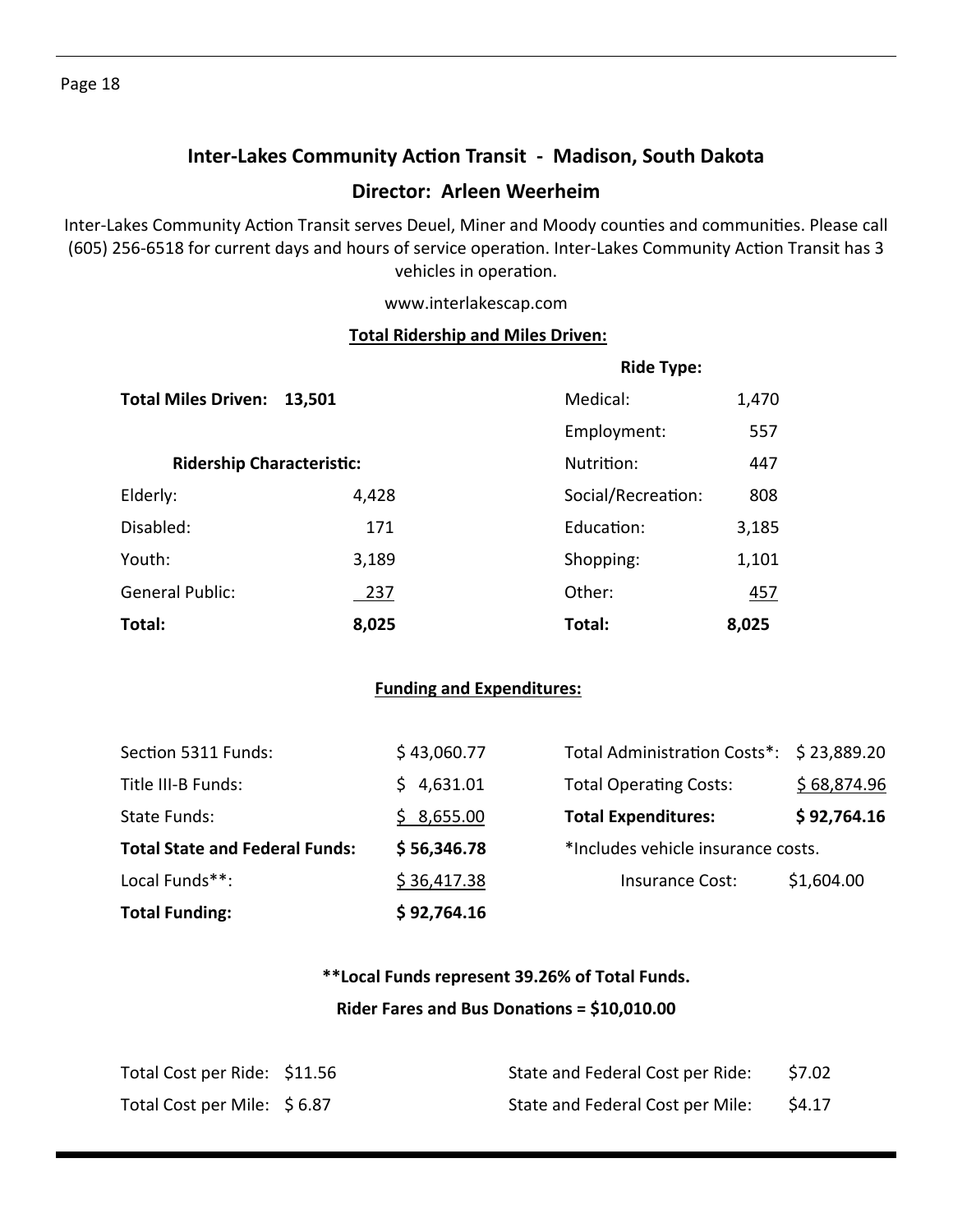## **Palace Transit ‐ Mitchell, South Dakota**

#### **Director: Jessica Pickett**

Palace Transit serves Mitchell and Davison County. Service in the county and smaller communities is provided upon request. Please call (605) 995-8440 for current days and hours of service operation. Palace Transit is a Medicaid provider and has 17 vehicles in operation. This includes vehicles that are not operated with federal or state funds granted to Palace Transit.

http://www.cityofmitchell.org/transit/

#### **Total Ridership and Miles Driven:**

|                                  |               | <b>Ride Type:</b>  |        |
|----------------------------------|---------------|--------------------|--------|
| <b>Total Miles Driven:</b>       | 187,802       | Medical:           | 13,157 |
|                                  |               | Employment:        | 23,142 |
| <b>Ridership Characteristic:</b> |               | Nutrition:         | 3,756  |
| Elderly:                         | 23,718        | Social/Recreation: | 21,669 |
| Disabled:                        | 24,695        | Education:         | 29,804 |
| Youth:                           | 36,074        | Shopping:          | 3,490  |
| <b>General Public:</b>           | <u>12,675</u> | Other:             | 2,144  |
| Total:                           | 97,162        | Total:             | 97,162 |

#### **Funding and Expenditures:**

| <b>Total Funding:</b>                 | \$663,595.36 |                                           |              |
|---------------------------------------|--------------|-------------------------------------------|--------------|
| Local Funds**:                        | \$272,960.20 | Insurance Cost:                           | \$13,361.28  |
| <b>Total State and Federal Funds:</b> | \$390,635.16 | *Includes vehicle insurance costs.        |              |
| State Funds:                          | \$60,431.00  | <b>Total Expenditures:</b>                | \$663,595.36 |
| Title III-B Funds:                    | \$19,697.00  | <b>Total Operating Costs:</b>             | \$517,168.22 |
| Section 5311 Funds/JARC/NF:           | \$310,507.16 | Total Administration Costs*: \$146,427.14 |              |

# **\*\*Local Funds represent 41.13% of Total Funds.**

#### **Rider Fares and Bus DonaƟons = \$56,986.00**

| Total Cost per Ride: \$6.83 | State and Federal Cost per Ride: | \$4.02 |
|-----------------------------|----------------------------------|--------|
| Total Cost per Mile: \$3.53 | State and Federal Cost per Mile: | \$2.08 |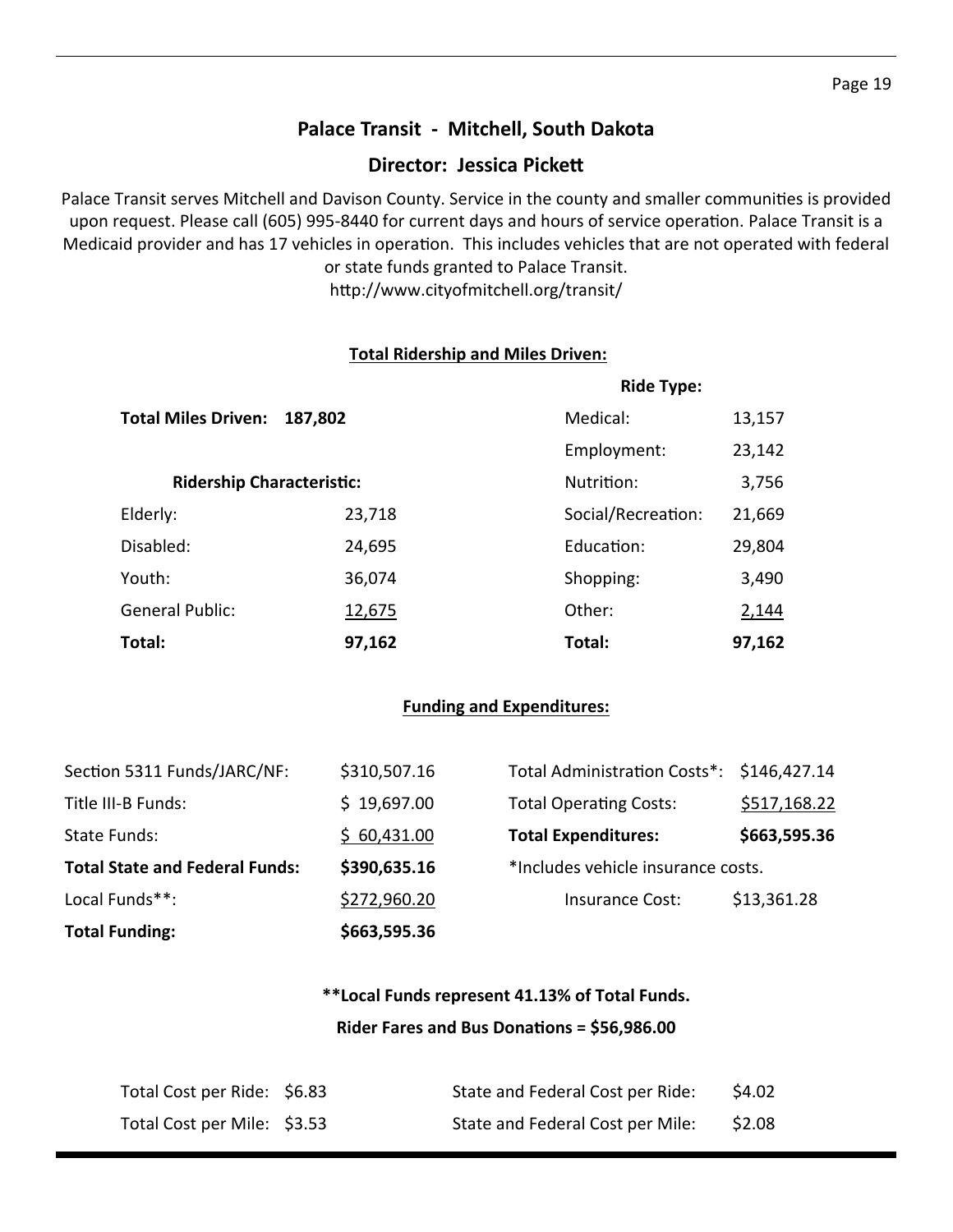## **People's Transit ‐ Huron, South Dakota**

#### **Director: Ron Baumgart**

People's Transit serves Beadle County. Please call (605) 353‐0100 for current days and hours of service opera‐ tion. People's Transit is a Medicaid provider and a ticket agent and feeder service for Jefferson Lines. The feeder service trips to Mitchell are Monday through Friday. People's Transit has 21 vehicles in operation. This includes vehicles that are not operated with federal or state funds granted to People's Transit. http://www.peoplestransithuron.com/

#### **Total Ridership and Miles Driven:**

|                                       |        | <b>Ride Type:</b>  |        |
|---------------------------------------|--------|--------------------|--------|
| <b>Total Miles Driven:</b><br>240,250 |        | Medical:           | 15,994 |
|                                       |        | Employment:        | 17,746 |
| <b>Ridership Characteristic:</b>      |        | Nutrition:         | 489    |
| Elderly:                              | 23,583 | Social/Recreation: | 14,312 |
| Disabled:                             | 21,407 | Education:         | 18,332 |
| Youth:                                | 19,994 | Shopping:          | 5,235  |
| <b>General Public:</b>                | 9,925  | Other:             | 2,801  |
| Total:                                | 74,909 | Total:             | 74,909 |

#### **Funding and Expenditures:**

| <b>Total Funding:</b>                 | \$683,558.88 |                                           |              |
|---------------------------------------|--------------|-------------------------------------------|--------------|
| Local Funds**:                        | \$309,395.00 | Insurance Cost:                           | \$26,679.00  |
| <b>Total State and Federal Funds:</b> | \$374,163.88 | *Includes vehicle insurance costs.        |              |
| State Funds:                          | \$38,990.00  | <b>Total Expenditures:</b>                | \$683,558.88 |
| Title III-B Funds:                    | \$19,096.00  | <b>Total Operating Costs:</b>             | \$514,376.69 |
| Section 5311 Funds/JARC/NF:           | \$316,077.88 | Total Administration Costs*: \$169,182.19 |              |

## **\*\*Local Funds represent 45.26% of Total Funds. Rider Fares and Bus DonaƟons = \$106,874.00**

| Total Cost per Ride: \$9.12 | State and Federal Cost per Ride: | \$4.99 |
|-----------------------------|----------------------------------|--------|
| Total Cost per Mile: \$2.85 | State and Federal Cost per Mile: | \$1.56 |

Page 20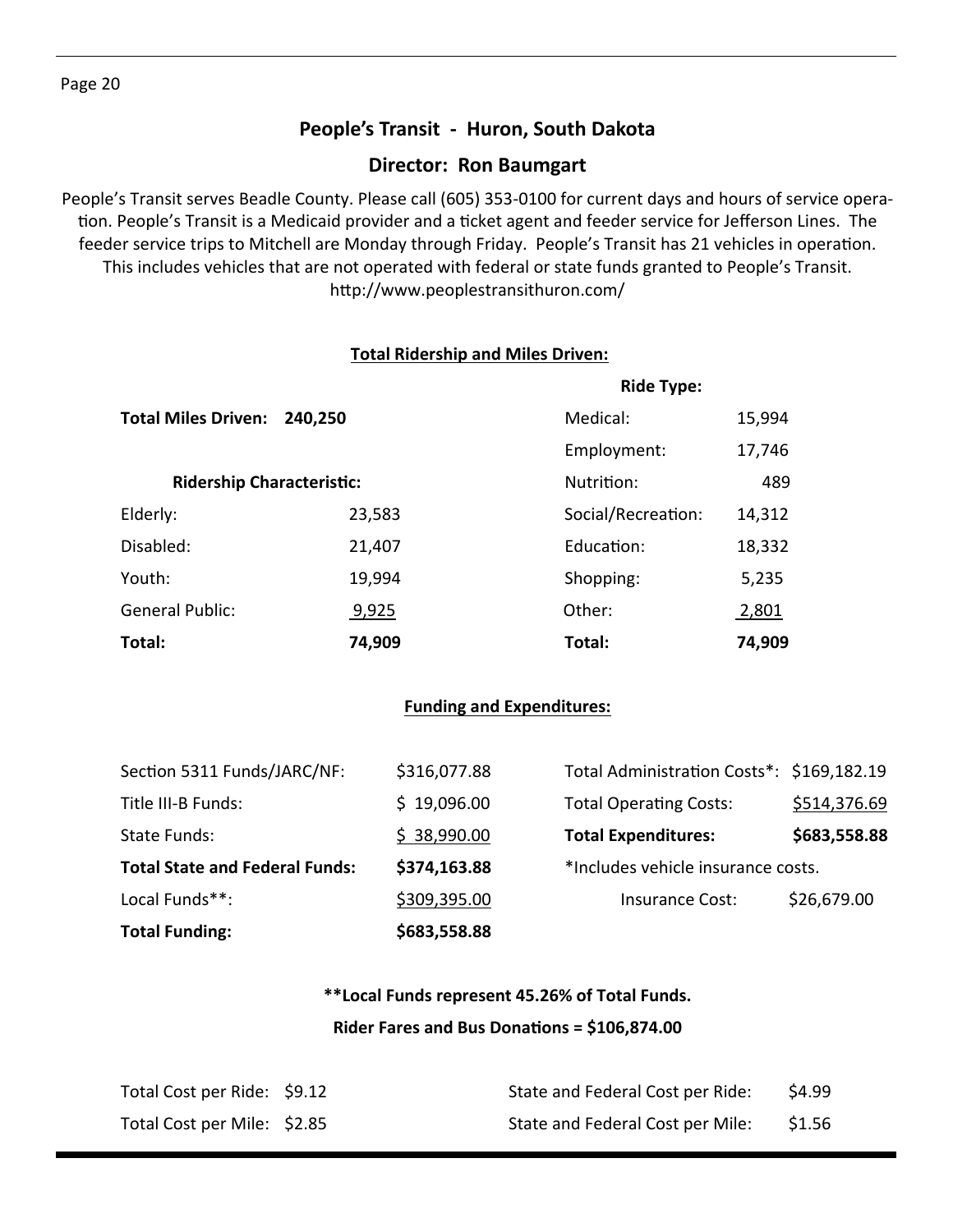## **River CiƟes Public Transit ‐ Pierre, South Dakota**

#### **Director: Ron Baumgart**

River Cities Public Transit serves the people of Hughes, Stanley, Hand, Hyde, Dewey Ziebach, Haakon, East Pennington, Jones, Lyman, and northern Jackson counties. River Cities Public Transit provides 24-hour services in the Pierre/Fort Pierre and surrounding area. Please call (605) 945‐3166 for current days and hours of service operation. Cities Public Transit is a Medicaid provider and a ticket agent and a feeder service for Jefferson Lines. River Cities Public Transit has 96 vehicles in operation. This includes vehicles that are not operated with federal or state funds granted to River Cities Transit.

http://www.rcptransit.com/

#### **Total Ridership and Miles Driven:**

|                                  |           | <b>Ride Type:</b>  |         |
|----------------------------------|-----------|--------------------|---------|
| <b>Total Miles Driven:</b>       | 1,611,260 | Medical:           | 31,766  |
|                                  |           | Employment:        | 58,609  |
| <b>Ridership Characteristic:</b> |           | Nutrition:         | 6,166   |
| Elderly:                         | 33,882    | Social/Recreation: | 67,878  |
| Disabled:                        | 43,223    | Education:         | 68,275  |
| Youth:                           | 63,012    | Shopping:          | 26,787  |
| <b>General Public:</b>           | 198,508   | Other:             | 79,144  |
| Total:                           | 338,625   | Total:             | 338,625 |

#### **Funding and Expenditures:**

| <b>Total Funding:</b>                 | \$3,544,871.94 |                                            |                |
|---------------------------------------|----------------|--------------------------------------------|----------------|
| Local Funds**:                        | \$1,872,444.67 | Insurance Cost:                            | \$91,167.56    |
| <b>Total State and Federal Funds:</b> | \$1,672,427.27 | *Includes vehicle insurance costs.         |                |
| State Funds:                          | 88,866.00      | <b>Total Expenditures:</b>                 | \$3,544,871.94 |
| Title III-B Funds:                    | 51,869.00      | <b>Total Operating Costs:</b>              | \$2,658,340.06 |
| Section 5311 Funds/JARC/NF:           | \$1,531,692.27 | Total Administration Costs*: \$ 886,531.88 |                |

## **\*\*Local Funds represent 52.82% of Total Funds. Rider Fares and Bus DonaƟons = \$444,973.00**

| Total Cost per Ride: \$10.47 | State and Federal Cost per Ride: | \$4.94  |
|------------------------------|----------------------------------|---------|
| Total Cost per Mile: \$2.20  | State and Federal Cost per Mile: | \$ 1.04 |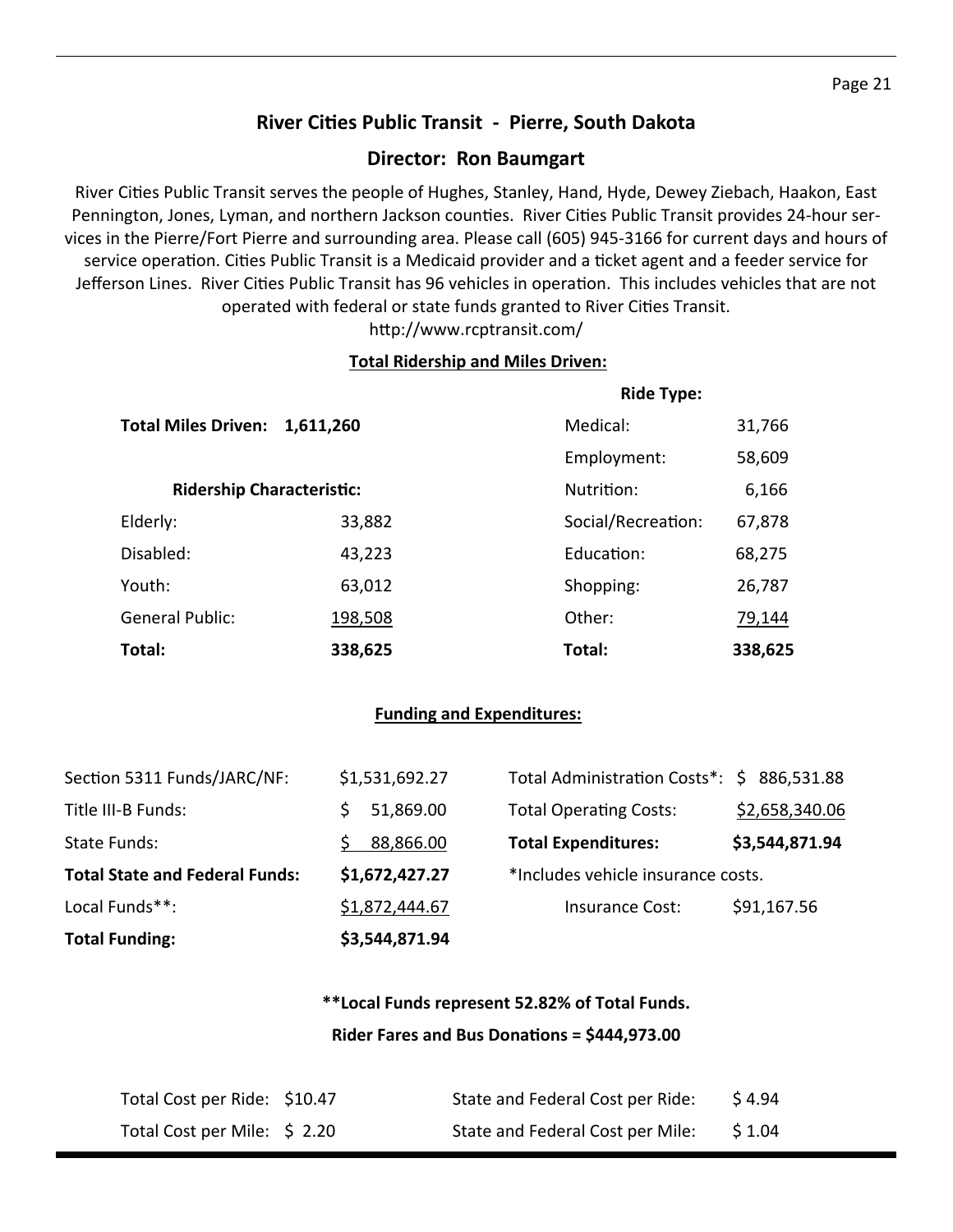## **ROCS Transit ‐ Lake Andes, South Dakota**

### **Director: Jackie ScoƩ**

ROCS Transit serves the counties of Aurora, Bon Homme, Brule, Charles Mix, Douglas, Gregory, and Turner, with projects operating in Beresford, Canton, Wessington Springs, Tripp and Winner. Please call (605) 487-7635 for current days and hours of service operation. ROCS Transit is a Medicaid provider and has 41 vehicles in operation.

http://rocsinc.org

#### **Total Ridership and Miles Driven:**

|                                  |         | <b>Ride Type:</b>  |         |
|----------------------------------|---------|--------------------|---------|
| <b>Total Miles Driven:</b>       | 455,733 | Medical:           | 17,152  |
|                                  |         | Employment:        | 5,548   |
| <b>Ridership Characteristic:</b> |         | Nutrition:         | 67,467  |
| Elderly:                         | 04,265  | Social/Recreation: | 13,554  |
| Disabled:                        | 15,277  | Education:         | 42,284  |
| Youth:                           | 41,126  | Shopping:          | 25,582  |
| <b>General Public:</b>           | 14,618  | Other:             | 3,699   |
| Total:                           | 175,286 | Total:             | 175,286 |

#### **Funding and Expenditures:**

| <b>Total Funding:</b>                 | \$1,012,825.38 |                                           |                |
|---------------------------------------|----------------|-------------------------------------------|----------------|
| Local Funds**:                        | \$495,369.13   | Insurance Cost:                           | \$27,271.98    |
| <b>Total State and Federal Funds:</b> | \$517,456.25   | *Includes vehicle insurance costs.        |                |
| <b>State Funds:</b>                   | \$67,234.00    | <b>Total Expenditures:</b>                | \$1,012,825.38 |
| Title III-B Funds:                    | \$36,339.00    | <b>Total Operating Costs:</b>             | \$812,157.56   |
| Section 5311 Funds:                   | \$413,883.25   | Total Administration Costs*: \$200,667.82 |                |

## **\*\*Local Funds represent 48.91% of Total Funds. Rider Fares and Bus DonaƟons = \$165,956.00**

| Total Cost per Ride: \$6.80 | State and Federal Cost per Ride: | \$3.47 |
|-----------------------------|----------------------------------|--------|
| Total Cost per Mile: \$2.22 | State and Federal Cost per Mile: | \$1.14 |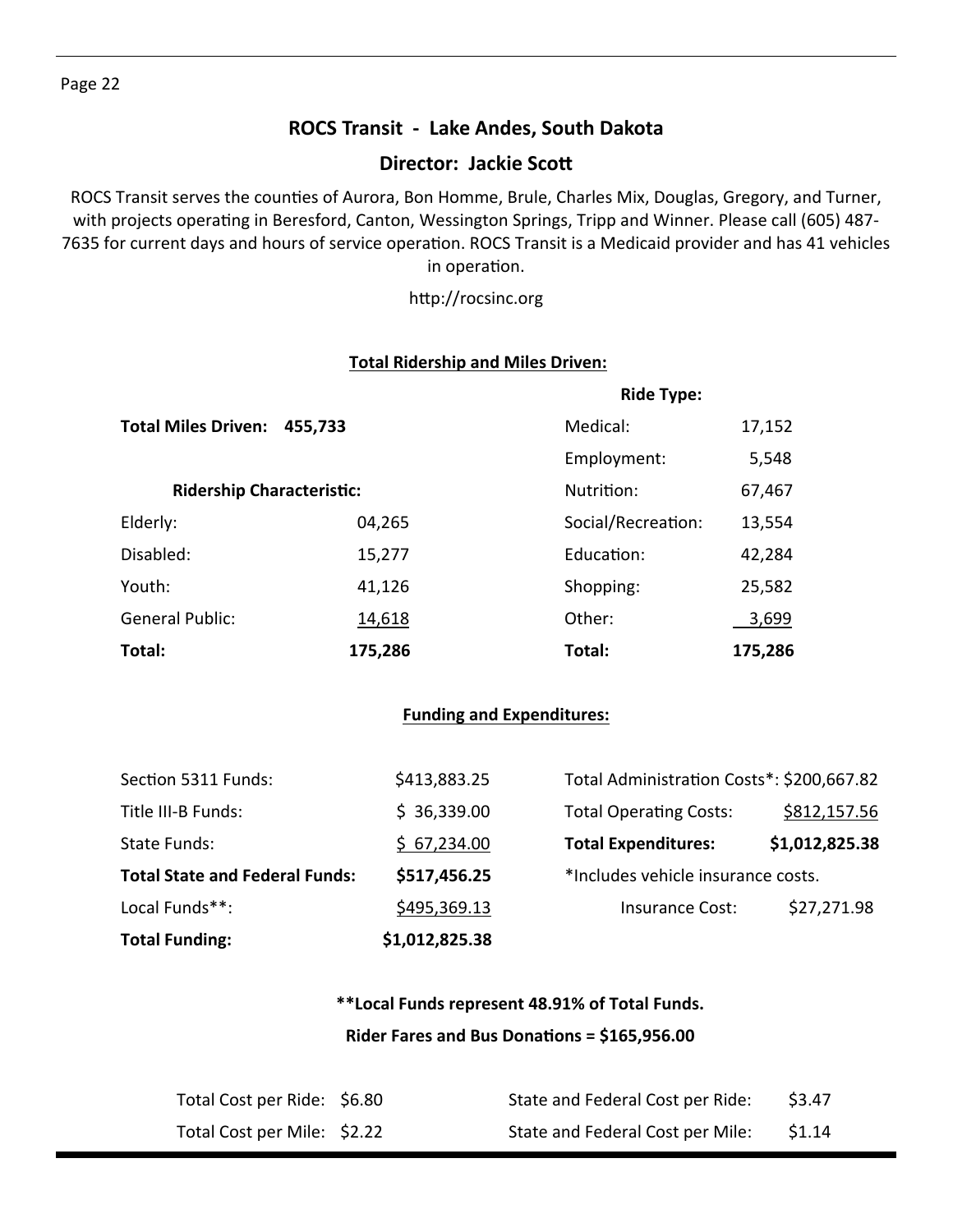# **Rosebud Sioux Tribe TransportaƟon ‐ Rosebud, South Dakota Director: LeRoy Sleeping Bear**

Rosebud Sioux Tribe Transportation serves the Rosebud Indian Reservation and communities in Todd and Mellette Counties. Service is provided upon request with regular trips to Rapid City, Pierre, Sioux Falls, Yankton, and Valentine, Nebraska. Call (605) 747-2718 for current days and hours of service operation. Rosebud Sioux Tribe Transportation has 8 vehicles in operation.

#### **Total Ridership and Miles Driven:**

|                            |                                  | <b>Ride Type:</b>  |        |
|----------------------------|----------------------------------|--------------------|--------|
| <b>Total Miles Driven:</b> | 407,634                          | Medical:           | 1,071  |
|                            |                                  | Employment:        | 23,007 |
|                            | <b>Ridership Characteristic:</b> |                    | 83     |
| Elderly:                   | 4,767                            | Social/Recreation: | 199    |
| Disabled:                  | 106                              | Education:         | 588    |
| Youth:                     | 587                              | Shopping:          | 2,846  |
| <b>General Public:</b>     | 63,106                           | Other:             | 40,772 |
| Total:                     | 68,566                           | Total:             | 68,566 |

#### **Funding and Expenditures:**

| <b>Total Funding:</b>                 | \$341,395.60 |                                           |              |
|---------------------------------------|--------------|-------------------------------------------|--------------|
| Local Funds**:                        | \$167,158.93 | Insurance Cost:                           | \$6,828.00   |
| <b>Total State and Federal Funds:</b> | \$174,236.67 | *Includes vehicle insurance costs.        |              |
| State Funds:                          | \$27,945.00  | <b>Total Expenditures:</b>                | \$341,395.60 |
| Title III-B Funds:                    | 0            | <b>Total Operating Costs:</b>             | \$228,248.15 |
| Section 5311 Funds:                   | \$146,291.67 | Total Administration Costs*: \$113,047.45 |              |

## **\*\*Local Funds represent 48.96% of Total Funds. Rider Fares and Bus DonaƟons = \$49,467.59**

| Total Cost per Ride: \$4.98 | State and Federal Cost per Ride: | \$2.54 |
|-----------------------------|----------------------------------|--------|
| Total Cost per Mile: \$0.84 | State and Federal Cost per Mile: | \$0.43 |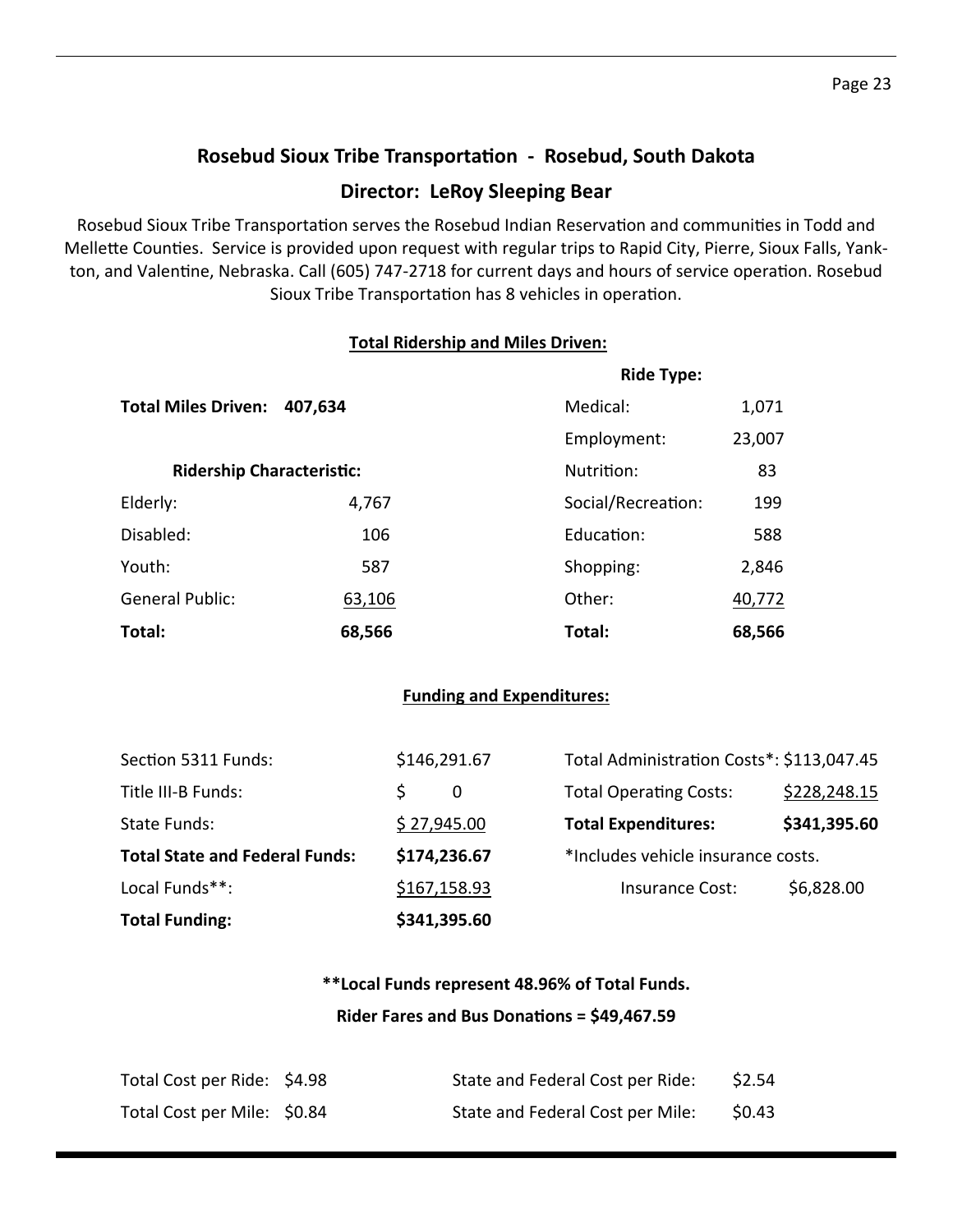## **Sanborn County Transit ‐ Woonsocket, South Dakota**

#### **Director: Myrna Peterson**

Sanborn County Transit serves Sanborn County. Service is provided upon request with regular trips to Wessington Springs, Mitchell and Huron. Please call (605) 796‐4319 for current days and hours of service op‐ eration. Sanborn county has 2 vehicles in operation.

#### **Total Ridership and Miles Driven:**

|                                  |       | <b>Ride Type:</b>  |          |
|----------------------------------|-------|--------------------|----------|
| Total Miles Driven: 6,854        |       | Medical:           | 208      |
|                                  |       | Employment:        | $\Omega$ |
| <b>Ridership Characteristic:</b> |       | Nutrition:         | 462      |
| Elderly:                         | 1,847 | Social/Recreation: | 0        |
| Disabled:                        | 0     | Education:         | 0        |
| Youth:                           | 0     | Shopping:          | 1,901    |
| <b>General Public:</b>           | 724   | Other:             | <u>0</u> |
| Total:                           | 2,571 | Total:             | 2,571    |

#### **Funding and Expenditures:**

| <b>Total Funding:</b>                 | \$38,395.64 |                                          |             |
|---------------------------------------|-------------|------------------------------------------|-------------|
| Local Funds**:                        | \$14,763.69 | Insurance Cost:                          | \$1,712.69  |
| <b>Total State and Federal Funds:</b> | \$23,631.95 | *Includes vehicle insurance costs.       |             |
| State Funds:                          | \$3,548.00  | <b>Total Expenditures:</b>               | \$38,395.64 |
| Title III-B Funds                     | \$1,852.00  | <b>Total Operating Costs:</b>            | \$24,100.50 |
| Section 5311 Funds:                   | \$18,231.98 | Total Administration Costs*: \$14,295.14 |             |

## **\*\*Local Funds represent 38.45% of Total Funds. Rider Fares and Bus DonaƟons = \$2,127.00**

| Total Cost per Ride: \$14.93 | State and Federal Cost per Ride: | \$9.19 |
|------------------------------|----------------------------------|--------|
| Total Cost per Mile: \$5.60  | State and Federal Cost per Mile: | \$3.45 |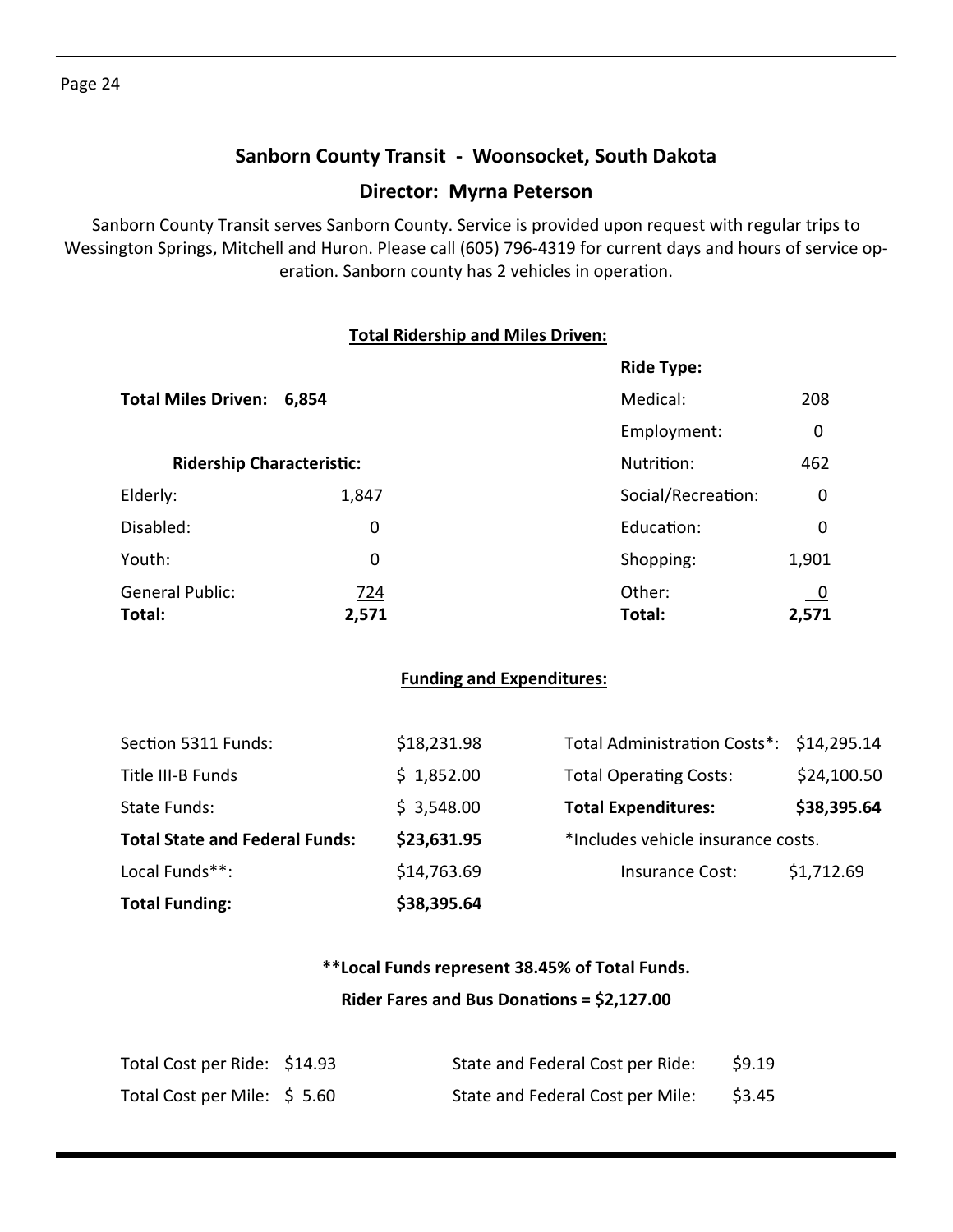## **Siouxland Regional Transit System ‐ Sioux City, Iowa**

#### **Director: Terry Brewer**

Siouxland Regional Transit System (SRTS) is a demand‐responsive, ADA accessible, public transit system providing service to residents of Southern Union County, South Dakota. Reservations must be made with a minimum 24 hour advance notice. Call (712) 279-6919 for current days and hours of service operation. Siouxland Regional Transit System has 2 vehicles in operation. http://www.simpco.org/srts/

**Total Ridership and Miles Driven:**

|                                  |        | <b>Ride Type:</b>  |             |
|----------------------------------|--------|--------------------|-------------|
| <b>Total Miles Driven:</b>       | 11,393 | Medical:           | 756         |
|                                  |        | Employment:        | 0           |
| <b>Ridership Characteristic:</b> |        | Nutrition:         | $\mathbf 0$ |
| Elderly:                         | 716    | Social/Recreation: | $\mathbf 0$ |
| Disabled:                        | 2      | Education:         | $\mathbf 0$ |
| Youth:                           | 0      | Shopping:          | $\mathbf 0$ |
| <b>General Public:</b>           | 78     | Other:             | 40          |
| Total:                           | 796    | Total:             | 796         |

#### **Funding and Expenditures:**

| <b>Total Funding:</b>                 | \$53,123.56  |                                          |             |
|---------------------------------------|--------------|------------------------------------------|-------------|
| Local Funds**:                        | \$18,880.10  | <b>Insurance Cost:</b>                   | \$3,746.02  |
| <b>Total State and Federal Funds:</b> | \$34,243.46  | *Includes vehicle insurance costs.       |             |
| State Funds:                          | \$7,443.00   | <b>Total Expenditures:</b>               | \$53,123.56 |
| Title III-B Funds:                    | $\mathbf{0}$ | <b>Total Operating Costs:</b>            | \$41,582.02 |
| Section 5311 Funds:                   | \$26,800.46  | Total Administration Costs*: \$11,541.54 |             |

## **\*\*Local Funds represent 38.45% of Total Funds. Rider Fares and Bus DonaƟons = \$3,880.00**

| Total Cost per Ride: \$66.74 | State and Federal Cost per Ride: | \$43.02 |
|------------------------------|----------------------------------|---------|
| Total Cost per Mile: \$4.66  | State and Federal Cost per Mile: | \$ 3.01 |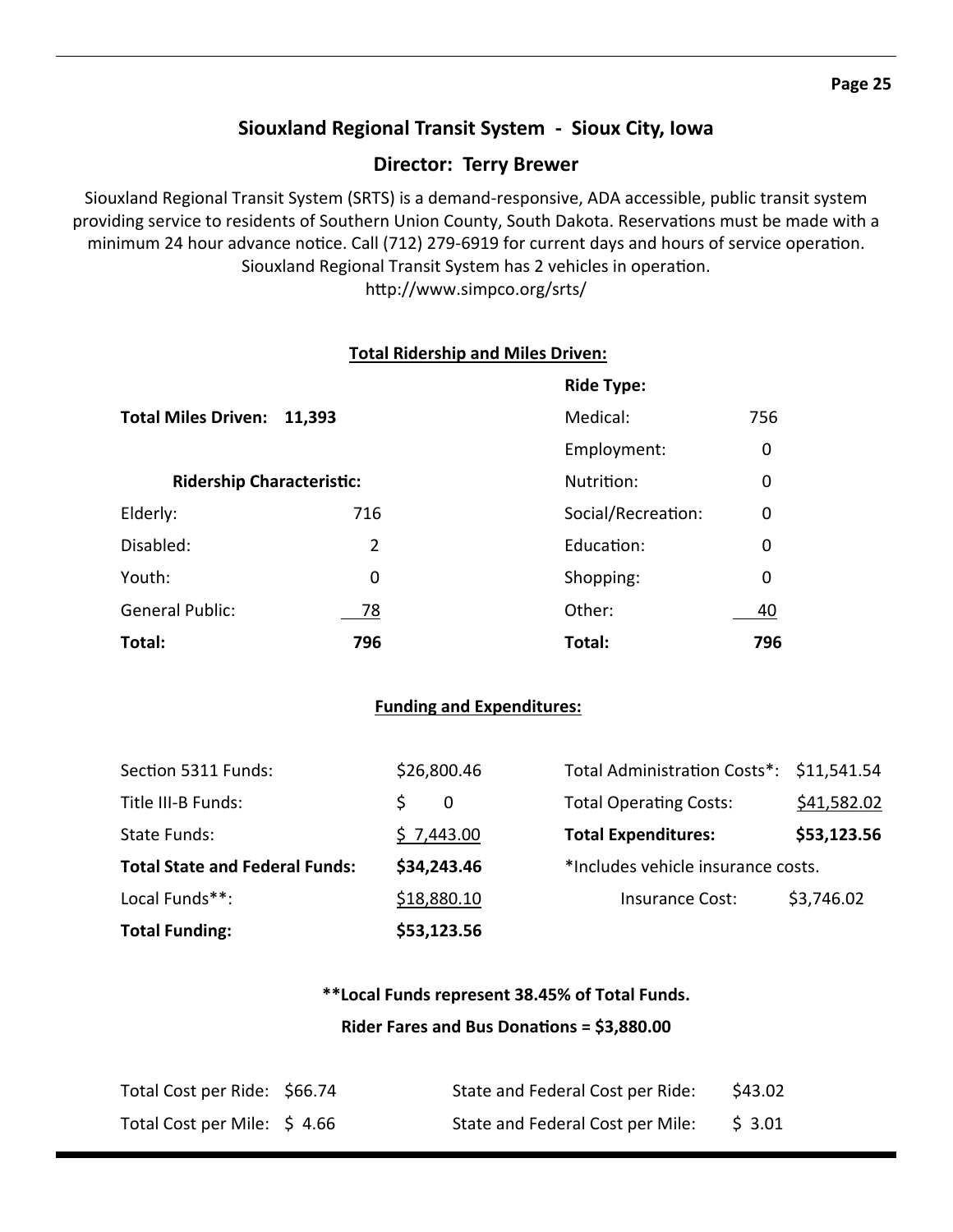## **Spink County Public Transit ‐ Redfield, South Dakota**

#### **Director: Lisa Manning**

Spink County Public Transit serves Redfield and Spink County. Services in the county and smaller communities upon request. Please call (605) 472-1552 for current days and hours of service operation. Courtesy rides to Redfield Area Concert Association concerts are free of charge. Spink County Public Transit is a Medicaid provider and has 5 vehicles in operation.

http://www.redfield-sd.com/transportation.html

#### **Total Ridership and Miles Driven:**

|                                  |        | <b>Ride Type:</b>  |        |
|----------------------------------|--------|--------------------|--------|
| <b>Total Miles Driven:</b>       | 20,752 | Medical:           | 1,370  |
|                                  |        | Employment:        | 2,397  |
| <b>Ridership Characteristic:</b> |        | Nutrition:         | 2,182  |
| Elderly:                         | 7,591  | Social/Recreation: | 482    |
| Disabled:                        | 262    | Education:         | 9,748  |
| Youth:                           | 9,420  | Shopping:          | 2,258  |
| <b>General Public:</b>           | 2,351  | Other:             | 1,187  |
| Total:                           | 19,624 | Total:             | 19,624 |

#### **Funding and Expenditures:**

| <b>Total Funding:</b>                 | \$84,021.35 |                                          |             |
|---------------------------------------|-------------|------------------------------------------|-------------|
| Local Funds**:                        | \$38,834.29 | Insurance Cost:                          | \$3,989.50  |
| <b>Total State and Federal Funds:</b> | \$45,187.29 | *Includes vehicle insurance costs.       |             |
| State Funds:                          | \$7,933.00  | <b>Total Expenditures:</b>               | \$84,021.35 |
| Title III-B Funds                     | \$2,614.00  | <b>Total Operating Costs:</b>            | \$64,544.11 |
| Section 5311 Funds:                   | \$34,640.29 | Total Administration Costs*: \$19,477.24 |             |

## **\*\*Local Funds represent 46.22% of Total Funds. Rider Fares and Bus DonaƟons = \$10,547.00**

| Total Cost per Ride: \$4.28 | State and Federal Cost per Ride: | \$2.30 |
|-----------------------------|----------------------------------|--------|
| Total Cost per Mile: \$4.05 | State and Federal Cost per Mile: | \$2.18 |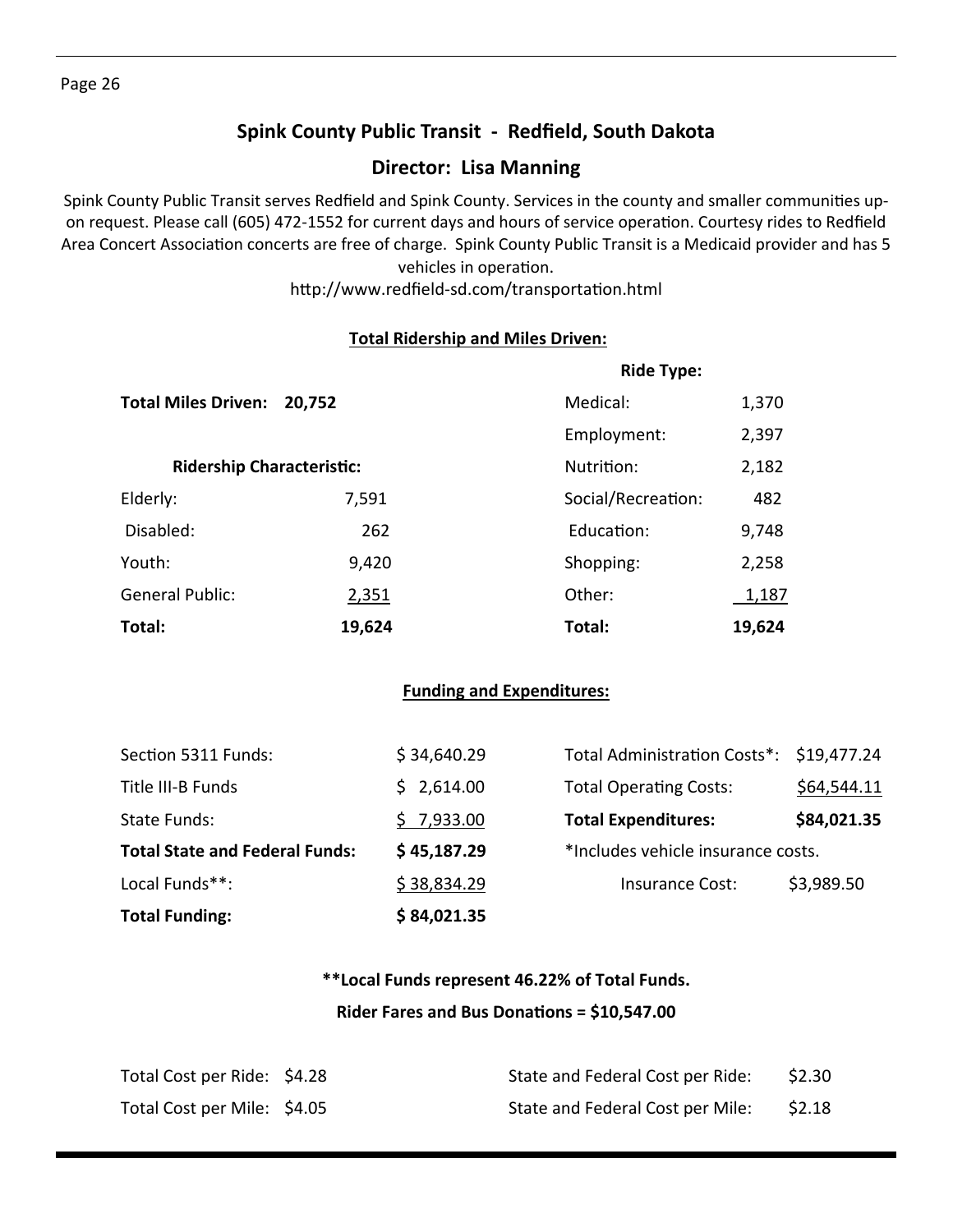#### **Standing Rock Public TransportaƟon ‐ Fort Yates, North Dakota**

#### **Director: Pamela Ternes**

Standing Rock Public Transportation serves Corson and Walworth Counties in South Dakota and Sioux, Morton, and Burleigh Counties in North Dakota. The transit program offers a variety of services including deviated fixed routes, demand response services, coordinated inter‐state services between Bismarck, ND and Pierre, SD and Veterans Hospital trips. Please call (701) 854‐8075 for current days and hours of service opera‐ tion. Standing Rock Public Transportation has 1 vehicle in operation which serves the service area in South Dakota. For a complete schedule go to www.sittingbull.edu/community/transport/index.asp.

#### **Total Ridership and Miles Driven:**

|                                  |              | <b>Ride Type:</b>  |             |
|----------------------------------|--------------|--------------------|-------------|
| <b>Total Miles Driven:</b>       | 94,172       | Medical:           | 274         |
|                                  |              | Employment:        | 4,584       |
| <b>Ridership Characteristic:</b> |              | Nutrition:         | 0           |
| Elderly:                         | 298          | Social/Recreation: | 0           |
| Disabled:                        | 33           | Education:         | 1,335       |
| Youth:                           | 1,430        | Shopping:          | $\mathbf 0$ |
| <b>General Public:</b>           | <u>5,131</u> | Other:             | 699         |
| Total:                           | 6,892        | Total:             | 6,892       |

#### **Funding and Expenditures:**

| <b>Total Funding:</b>                 | \$157,704.00 |                                           |              |
|---------------------------------------|--------------|-------------------------------------------|--------------|
| Local Funds**:                        | \$66,904.00  | Insurance Cost:                           | \$11,00.00   |
| <b>Total State and Federal Funds:</b> | \$90,800.00  | *Includes vehicle insurance costs.        |              |
| State Funds:                          | \$19,920.00  | <b>Total Expenditures:</b>                | \$157,704.00 |
| Title III-B Funds                     | $\Omega$     | <b>Total Operating Costs:</b>             | \$95,740.00  |
| Section 5311 Funds:                   | \$70,880.00  | Total Administration Costs*: \$ 61,964.00 |              |

## **\*\*Local Funds represent 42.42% of Total Funds. Rider Fares and Bus DonaƟons = \$96,883.00**

| Total Cost per Ride: \$22.88 | State and Federal Cost per Ride: | \$13.17 |
|------------------------------|----------------------------------|---------|
| Total Cost per Mile: \$1.67  | State and Federal Cost per Mile: | \$ 0.96 |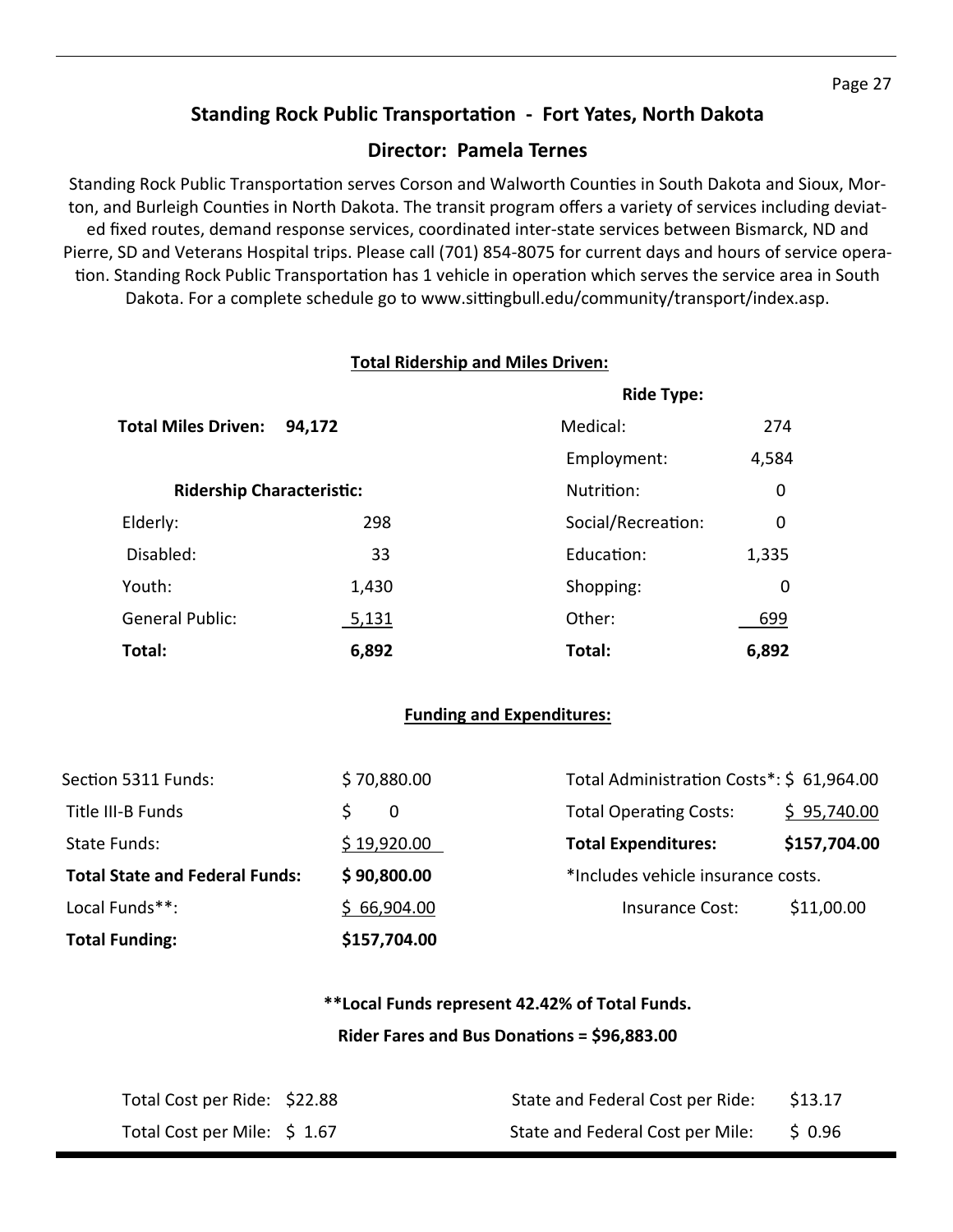## **Vermillion Public Transit ‐ Vermillion, South Dakota**

## **Director: Barb Ballensky**

Vermillion Public Transit serves Vermillion, Burbank, Meckling and the surrounding area. Service is also provided to Sioux Falls Monday through Friday. Please call (605) 624-7433 for current days and hours of service operation. Vermillion Public Transit is a Medicaid provider and ticket agent for the inter-city bus service Jefferson Lines. Vermillion Public Transit has 8 vehicles in operation.

http://www.sesdac.org/vermillion\_public\_transit.html

#### **Total Ridership and Miles Driven:**

|                            |                                  | <b>Ride Type:</b>  |        |
|----------------------------|----------------------------------|--------------------|--------|
| <b>Total Miles Driven:</b> | 112,281                          | Medical:           | 3,138  |
|                            |                                  | Employment:        | 36,050 |
|                            | <b>Ridership Characteristic:</b> | Nutrition:         | 1,461  |
| Elderly:                   | 13,196                           | Social/Recreation: | 5,059  |
| Disabled:                  | 30,374                           | Education:         | 1,744  |
| Youth:                     | 2,588                            | Shopping:          | 19,010 |
| <b>General Public:</b>     | 20,766                           | Other:             | 462    |
| Total:                     | 66,924                           | Total:             | 66,924 |

#### **Funding and Expenditures:**

| <b>Total Funding:</b>                 | \$337,102.92 |                                          |              |
|---------------------------------------|--------------|------------------------------------------|--------------|
| Local Funds**:                        | \$154,762.38 | Insurance Cost:                          | \$5,907.89   |
| <b>Total State and Federal Funds:</b> | \$182,340.54 | *Includes vehicle insurance costs.       |              |
| State Funds:                          | \$29,997.00  | <b>Total Expenditures:</b>               | \$337,102.92 |
| Title III-B Funds                     | \$16,660.00  | <b>Total Operating Costs:</b>            | \$255,713.63 |
| Section 5311 Funds:                   | \$135,683.54 | Total Administration Costs*: \$81,389.29 |              |

## **\*\*Local Funds represent 45.91% of Total Funds. Rider Fares and Bus DonaƟons = \$24,832.00**

| Total Cost per Ride: \$5.04 | State and Federal Cost per Ride: | \$2.72 |
|-----------------------------|----------------------------------|--------|
| Total Cost per Mile: \$3.00 | State and Federal Cost per Mile: | \$1.62 |

#### Page 28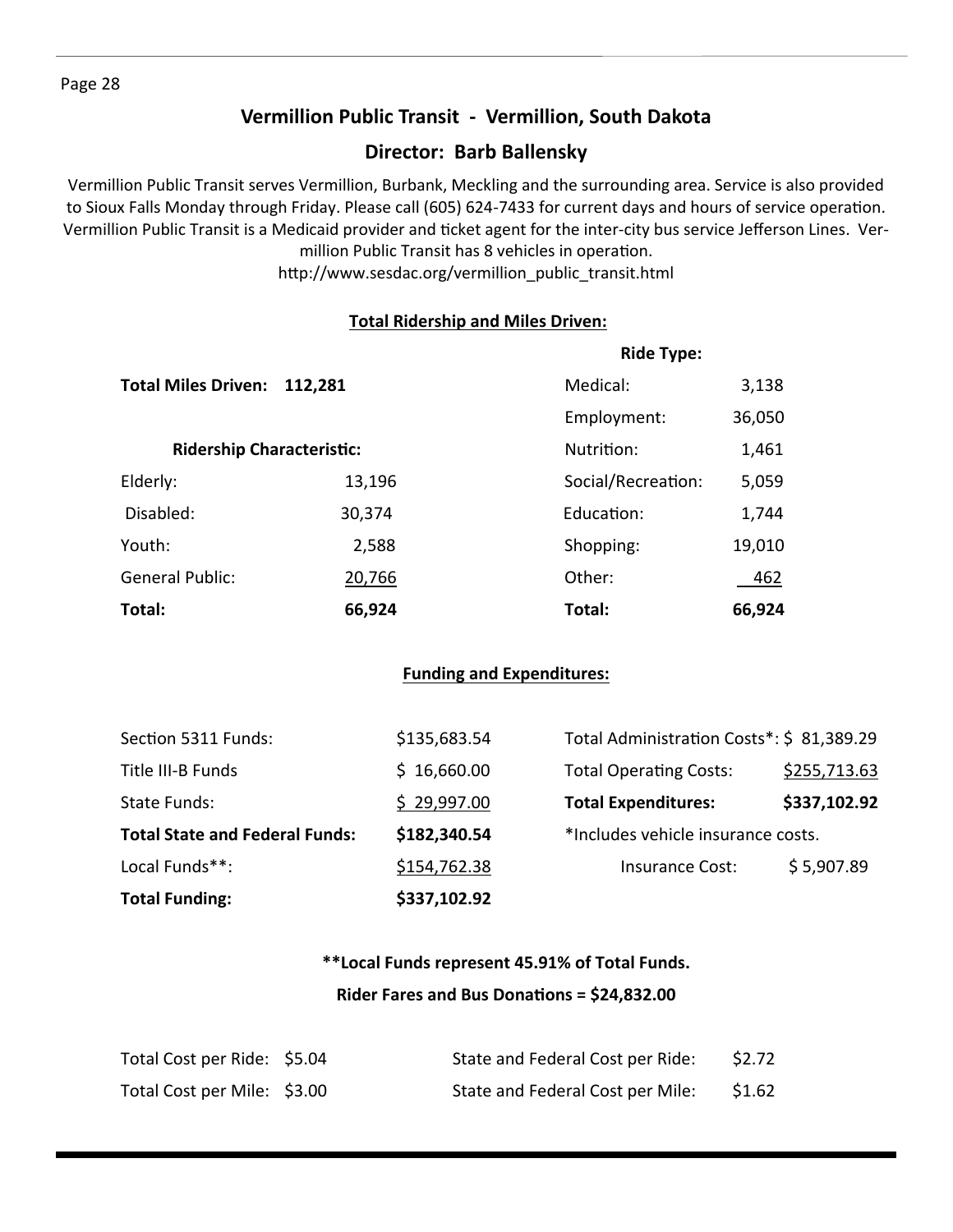## **Watertown Area Transit ‐ Watertown, South Dakota**

## **Director: Pam Kwasniewski**

Watertown Area Transit serves the Watertown community. Please call (605) 882‐5287 for current days and hours of service operation. 24-hour advance noticed required. Watertown Area Transit is a Medicaid provider and has 11 vehicles in operation.

https://www.facebook.com/pages/Watertown-Area-Transit/155310517841417

#### **Total Ridership and Miles Driven:**

|                                  |         | <b>Ride Type:</b>  |             |
|----------------------------------|---------|--------------------|-------------|
| <b>Total Miles Driven:</b>       | 109,184 | Medical:           | 4,538       |
|                                  |         | Employment:        | 13,827      |
| <b>Ridership Characteristic:</b> |         | Nutrition:         | 1,411       |
| Elderly:                         | 9,424   | Social/Recreation: | 6,615       |
| Disabled:                        | 9,985   | Education:         | 15,730      |
| Youth:                           | 16,178  | Shopping:          | 1,662       |
| <b>General Public:</b>           | 8,196   | Other:             | $\mathbf 0$ |
| Total:                           | 43,783  | Total:             | 43,783      |

#### **Funding and Expenditures:**

| <b>Total Funding:</b>                 | \$405,719.59 |                                           |              |
|---------------------------------------|--------------|-------------------------------------------|--------------|
| Local Funds**:                        | \$237,243.59 | <b>Insurance Cost:</b>                    | \$5,462.20   |
| <b>Total State and Federal Funds:</b> | \$168,476.00 | *Includes vehicle insurance costs.        |              |
| State Funds:                          | \$17,459.00  | <b>Total Expenditures:</b>                | \$405,719.59 |
| Title III-B Funds                     | \$11,017.00  | <b>Total Operating Costs:</b>             | \$256,976.29 |
| Section 5311 Funds:                   | \$140,000.00 | Total Administration Costs*: \$148,743.30 |              |

## **\*\*Local Funds represent 67.35% of Total Funds. Rider Fares and Bus DonaƟons = \$56,328.00**

| Total Cost per Ride: \$9.27 | State and Federal Cost per Ride:        | \$3.85 |
|-----------------------------|-----------------------------------------|--------|
| Total Cost per Mile: \$3.72 | State and Federal Cost per Mile: \$1.54 |        |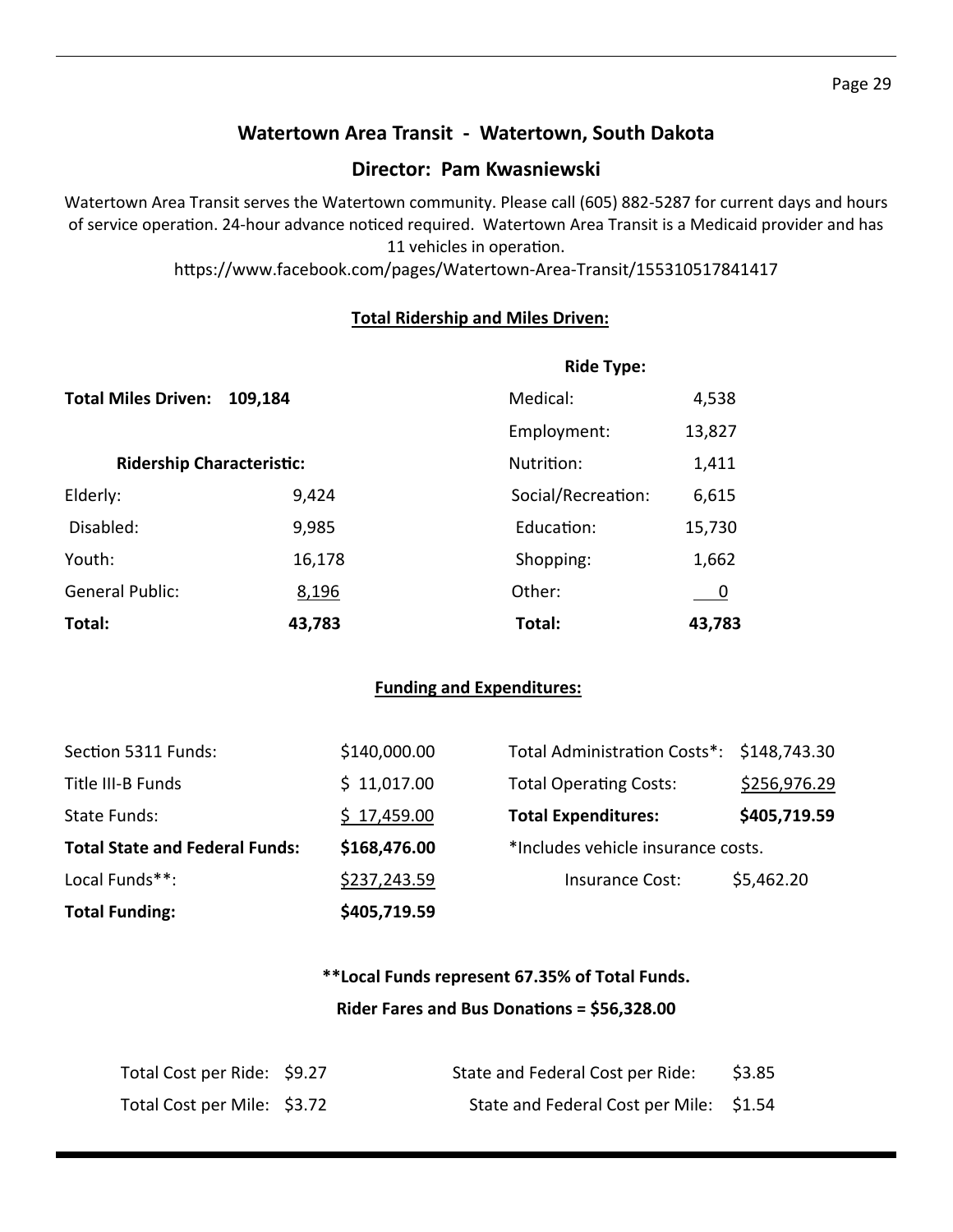## **West River Transit Authority ‐ Spearfish, South Dakota**

#### **Director: Barb Cline**

West River Transit Authority administrative offices are located in Spearfish. Services are provided in Lawrence, Meade, Custer, Fall River, Butte Counties and in to Pennington County. Please call (605) 642-6613 for current days and hours of service operation. West River Transit Authority is a Medicaid provider and has 38 vehicles in operation.

http://www.prairiehillstransit.com/

#### **Total Ridership and Miles Driven:**

|                                  |         | <b>Ride Type:</b>       |                  |  |
|----------------------------------|---------|-------------------------|------------------|--|
| <b>Total Miles Driven:</b>       | 498,209 | Medical:<br>Employment: | 18,964<br>30,458 |  |
| <b>Ridership Characteristic:</b> |         | Nutrition:              | 4,707            |  |
| Elderly:                         | 36,536  | Social/Recreation:      | 10,734           |  |
| Disabled:                        | 12,876  | Education:              | 26,987           |  |
| Youth:                           | 27,366  | Shopping:               | 18,019           |  |
| <b>General Public:</b>           | 36,658  | Other:                  | 3,567            |  |
| Total:                           | 113,436 | Total:                  | 113,436          |  |

#### **Funding and Expenditures:**

| <b>Total Funding:</b>                 | \$1,459,570.62 |                                           |                |
|---------------------------------------|----------------|-------------------------------------------|----------------|
| Local Funds**:                        | \$735,666.58   | Insurance Cost:                           | \$62,288.00    |
| <b>Total State and Federal Funds:</b> | \$723,904.04   | *Includes vehicle insurance costs.        |                |
| State Funds:                          | \$71,513.00    | <b>Total Expenditures:</b>                | \$1,459,570.62 |
| Title III-B Funds                     | 74,201.00      | <b>Total Operating Costs:</b>             | \$963,433.51   |
| Section 5311 Funds/JARC/NF:           | \$578,190.04   | Total Administration Costs*: \$496,137.11 |                |

## **\*\*Local Funds represent 50.40% of Total Funds. Rider Fares and Bus DonaƟons = \$84,297.00**

| Total Cost per Ride: \$12.87 | State and Federal Cost per Ride: | \$6.38 |
|------------------------------|----------------------------------|--------|
| Total Cost per Mile: \$2.93  | State and Federal Cost per Mile: | \$1.45 |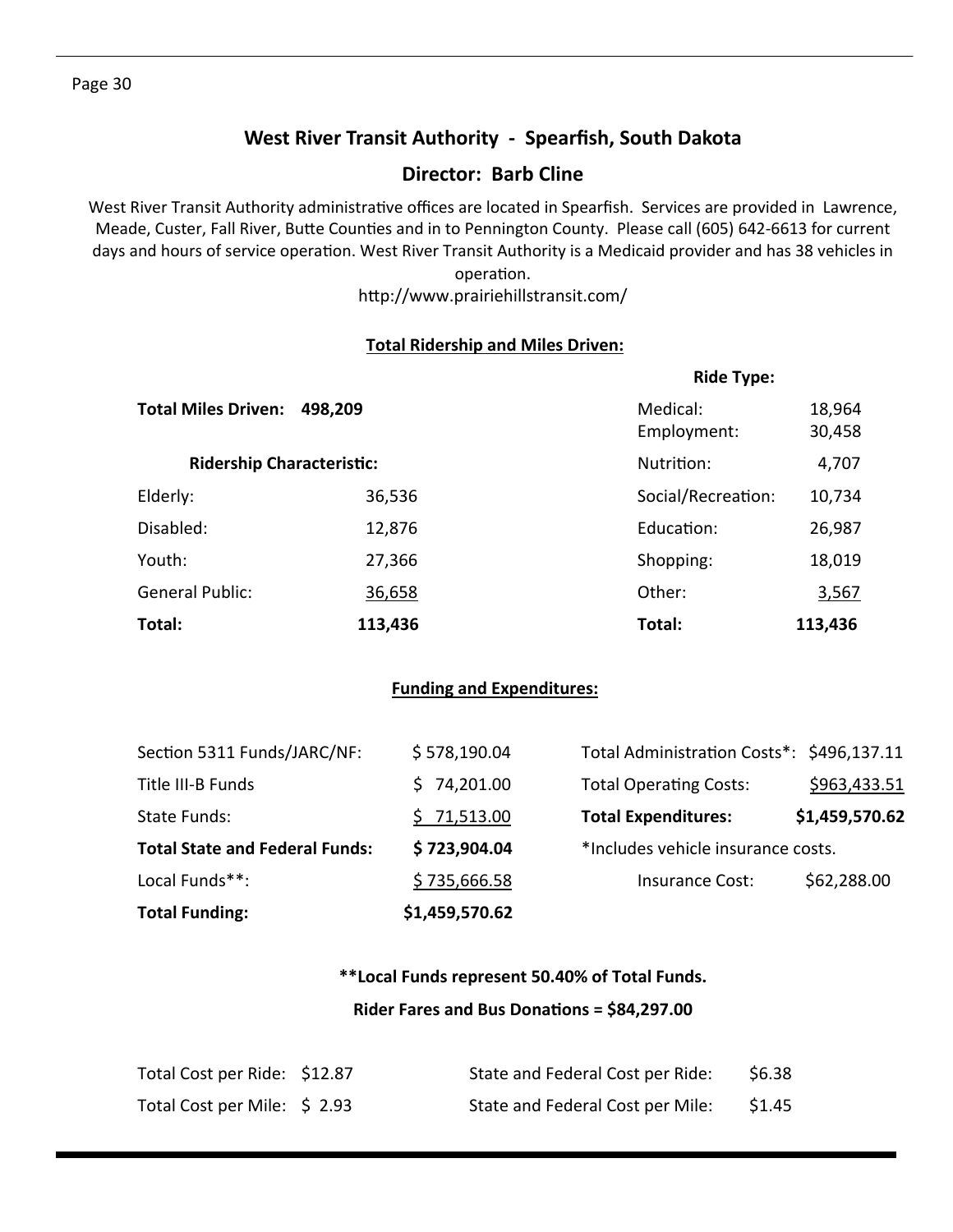# **Yankton Transit ‐ Yankton, South Dakota Director: Velda Bentson**

Yankton Transit serves the City of Yankton. Service is provided upon request with 24‐hour advance notice. Please call (605) 665-4610 for current days and hours of service operation. Yankton Transit is a Medicaid provider and has 21 vehicles in operation. http://www.cityofyankton.org/yankton/topics/yanktontransit.php

#### **Total Ridership and Miles Driven:**

|                                  |         | <b>Ride Type:</b>  |             |  |
|----------------------------------|---------|--------------------|-------------|--|
| <b>Total Miles Driven:</b>       | 223,724 |                    | 12,753      |  |
|                                  |         | Employment:        | 40,809      |  |
| <b>Ridership Characteristic:</b> |         | Nutrition:         | 14,577      |  |
| Elderly:                         | 27,812  | Social/Recreation: | 17,377      |  |
| Disabled:                        | 38,387  | Education:         | 42,699      |  |
| Youth:                           | 45,936  | Shopping:          | 5,414       |  |
| <b>General Public:</b>           | 21,606  | Other:             | <u> 112</u> |  |
| Total:                           | 133,741 | Total:             | 133,741     |  |

#### **Funding and Expenditures:**

| <b>Total Funding:</b>                 | \$460,471.46 |                                           |              |
|---------------------------------------|--------------|-------------------------------------------|--------------|
| Local Funds**:                        | \$217,671.45 | Insurance Cost:                           | \$14,089.97  |
| <b>Total State and Federal Funds:</b> | \$242,800.01 | *Includes vehicle insurance costs.        |              |
| State Funds:                          | \$41,188.00  | <b>Total Expenditures:</b>                | \$460,471.46 |
| Title III-B Funds                     | \$14,498.00  | <b>Total Operating Costs:</b>             | \$354,742.67 |
| Section 5311 Funds:                   | \$187,114.01 | Total Administration Costs*: \$105,728.79 |              |

## **\*\*Local Funds represent 47.27% of Total Funds. Rider Fares and Bus DonaƟons = \$124,281.00**

| Total Cost per Ride: \$3.44 | State and Federal Cost per Ride: | \$1.82 |
|-----------------------------|----------------------------------|--------|
| Total Cost per Mile: \$2.06 | State and Federal Cost per Mile: | \$1.09 |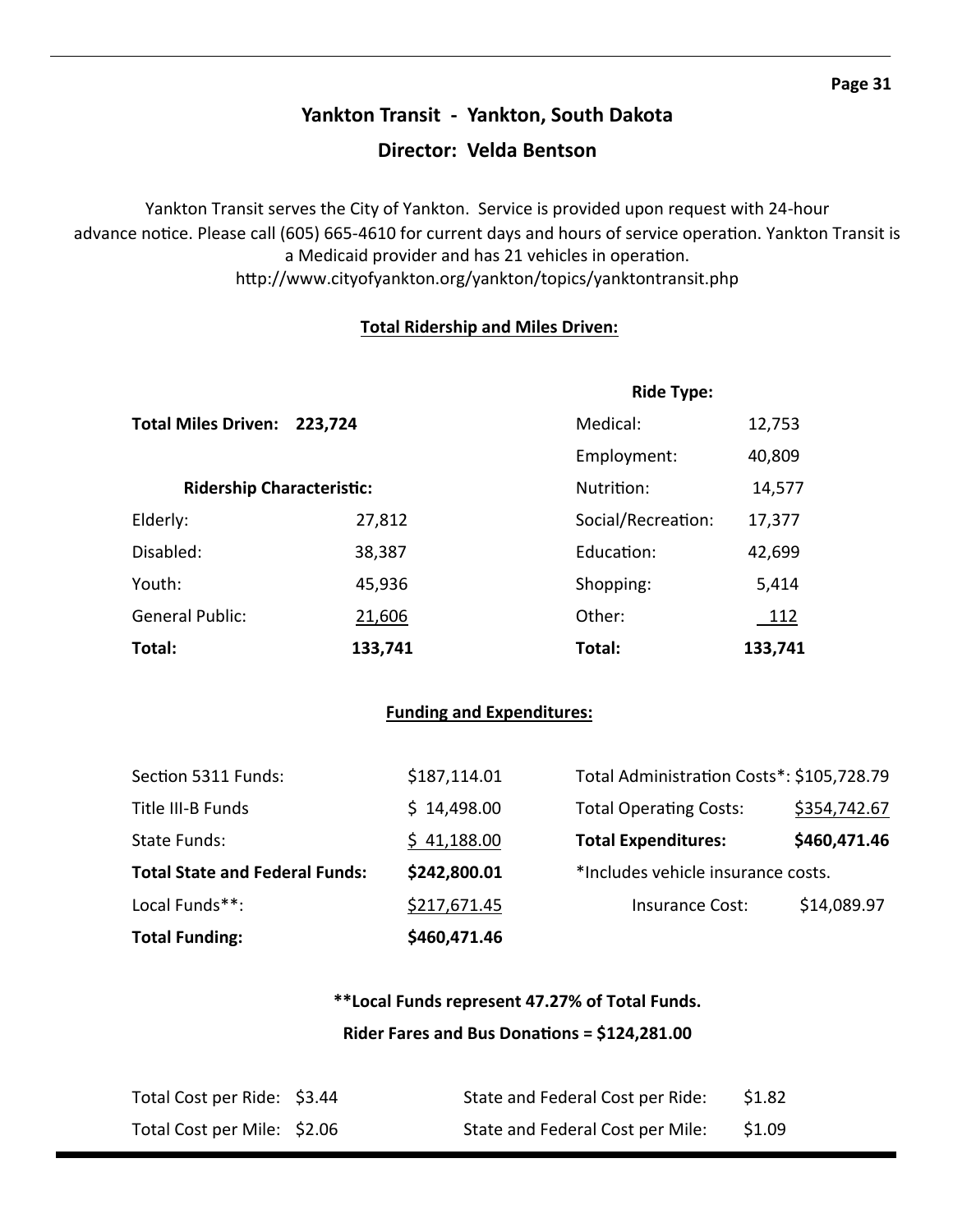# Other Transit Program Information

# **Rural Technical Assistance Program (RTAP)**

RTAP provides a source of funding to assist in the design and implementation of training and technical assistance projects and other support services tailored to meet the needs of transit operators in rural areas. In FY 2012, South Dakota received \$94,496 in RTAP funds.

# **FTA SecƟon 5303 Metropolitan Transit Planning Program**

\$373,725 in Section 5303 funds were awarded to conduct transit planning studies in FY 2012. These funds have been consolidated with other Metropolitan Transit Funds and are administered through a separate program of SDDOT.

## **State Funds for Public TransportaƟon in Urban Areas**

\$75,000 in State Funds were granted to the transit organizations in Rapid City and Sioux Falls. These organizations are direct recipients of funding from the Federal Transit Administration. These State dollars help meet the local matching fund requirements of the Federal grants.

## **Drug and Alcohol TesƟng for SecƟon 5311 Rural Public Transit Agencies**

Federal laws required Section 5311 Rural Public Transportation operators to conduct drug and alcohol testing of safety-sensitive employees. Six types of testing are required: pre-employment, random selection, post accident, reasonable suspicion, return-to-duty after testing positive, and follow-up testing on persons who previously tested positive.

|                         | # Drug / Alcohol Tests   | <b>Negative for</b> | <b>Positive for</b> |
|-------------------------|--------------------------|---------------------|---------------------|
|                         | <b>Conducted in 2012</b> | Drugs / Alcohol     | Drugs / Alcohol     |
| <b>Pre-Employment</b>   | 116                      | 115                 | 1                   |
| <b>Random Selection</b> | 167                      | 164                 | 3                   |
| <b>Post Accident</b>    | 8                        | 7                   | 1                   |
| Reasonable              | $\boldsymbol{0}$         | 0                   | $\bf{0}$            |
| <b>Suspicion</b>        |                          |                     |                     |
| <b>Return to Duty</b>   | 0                        | 0                   | $\bf{0}$            |
| Follow-Up               | 0                        | 0                   | 0                   |